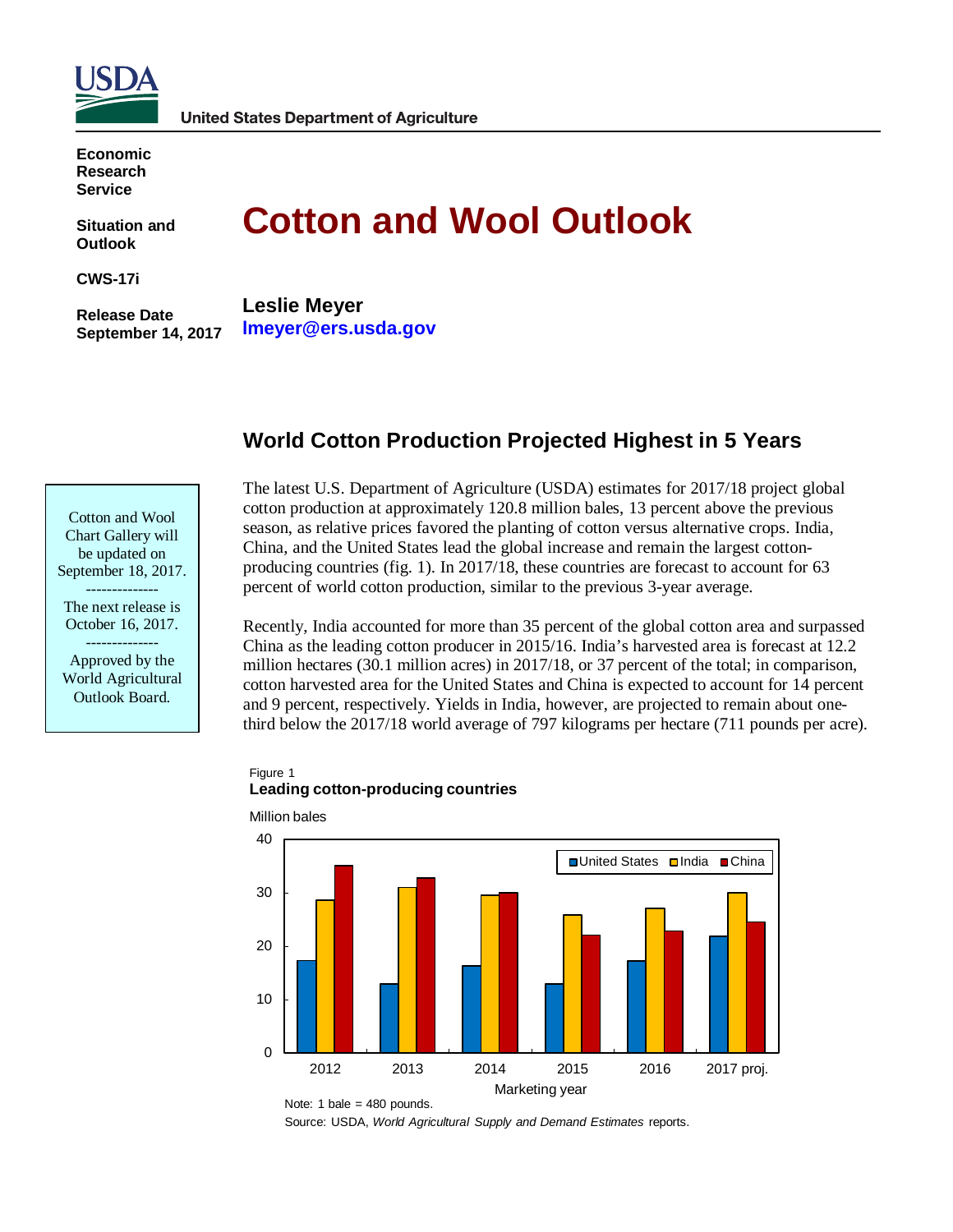# *U.S. 2017 Cotton Crop Forecast Higher in September*

According to USDA's September *Crop Production* report, the 2017 U.S. cotton crop is forecast at approximately 21.8 million bales, 1.2 million bales above the August estimate and nearly 4.6 million higher than the 2016 crop. The higher September forecast is attributable to an increase in both area and yield, and would be the largest U.S. production since the 2005 crop, if realized.

Total 2017 U.S. cotton planted acreage was raised more than 4.5 percent in September based on acreage reported to USDA's Farm Service Agency (FSA). Planted area was estimated at 12.6 million acres by USDA's National Agricultural Statistics Service (NASS), while harvested area was projected at 11.5 million acres—up from 11.1 million acres forecast in August. As a result, abandonment in 2017 is expected near 9 percent, compared with 5.5 percent in 2016. The national yield is forecast 41 pounds above 2016 at 908 pounds per harvested acre, a record. For current production estimates by State, see table 10. Also, note that NASS indicated in the latest *Crop Production* that the impact of Hurricane Harvey may not be fully reflected in the September report.

The 2017 U.S. upland production is forecast at 21.0 million bales, 27 percent above last season and the highest in 12 years. During the previous 20 years, the September upland cotton forecast was below the final estimate 11 times and above it 9 times. Past differences between the September forecast and the final upland estimate indicate that chances are 2 out of 3 that 2017 production will range between 20.5 million and 23.1 million bales.

Compared with last season, the 2017 upland cotton crop is expected higher in each region of the Cotton Belt (fig. 2). For the Southwest, upland production is projected at about 10.5 million bales, 19 percent above 2016 and a record. Planted area is estimated at about 7.6 million acres, the largest since 2011. With growing conditions relatively favorable this season, harvested area is currently estimated at 6.5 million acres—a 36-year high; however, abandonment is reported at about 14 percent, compared with 8 percent in 2016. The Southwest yield is forecast at 769 pounds per harvested acre, which is slightly above 2016 and the second highest on record behind 2007's 840 pounds per acre.

In the Southeast, cotton production is forecast at nearly 5.2 million bales in 2017, above the last two seasons but similar to 2014. The larger crop is the result of higher area—slightly above the 5-year average—and expectations for improved yields. In 2017, the Southeast yield is forecast at 990 pounds per harvested acre, 91 pounds above the average and the second highest on record behind 2012's 1,033 pounds per acre. In the Delta, 2017 cotton production is also expected to expand to 4.4 million bales, as area and yield increase for the second consecutive season; if realized, production would be the largest since 2011. Area this season is 500,000 acres above the 5-year average at 1.9 million acres, while the yield is near a record at 1,113 pounds per harvested acre.

In the West, the 2017 upland crop is projected at 951,000 bales, 34 percent above 2016, as area reaches its highest level in 5 years. With area at approximately 300,000 acres and a yield of 1,507 pounds per harvested acre forecast, the region's upland crop is near the 10-year average. In addition, the extra-long staple (ELS)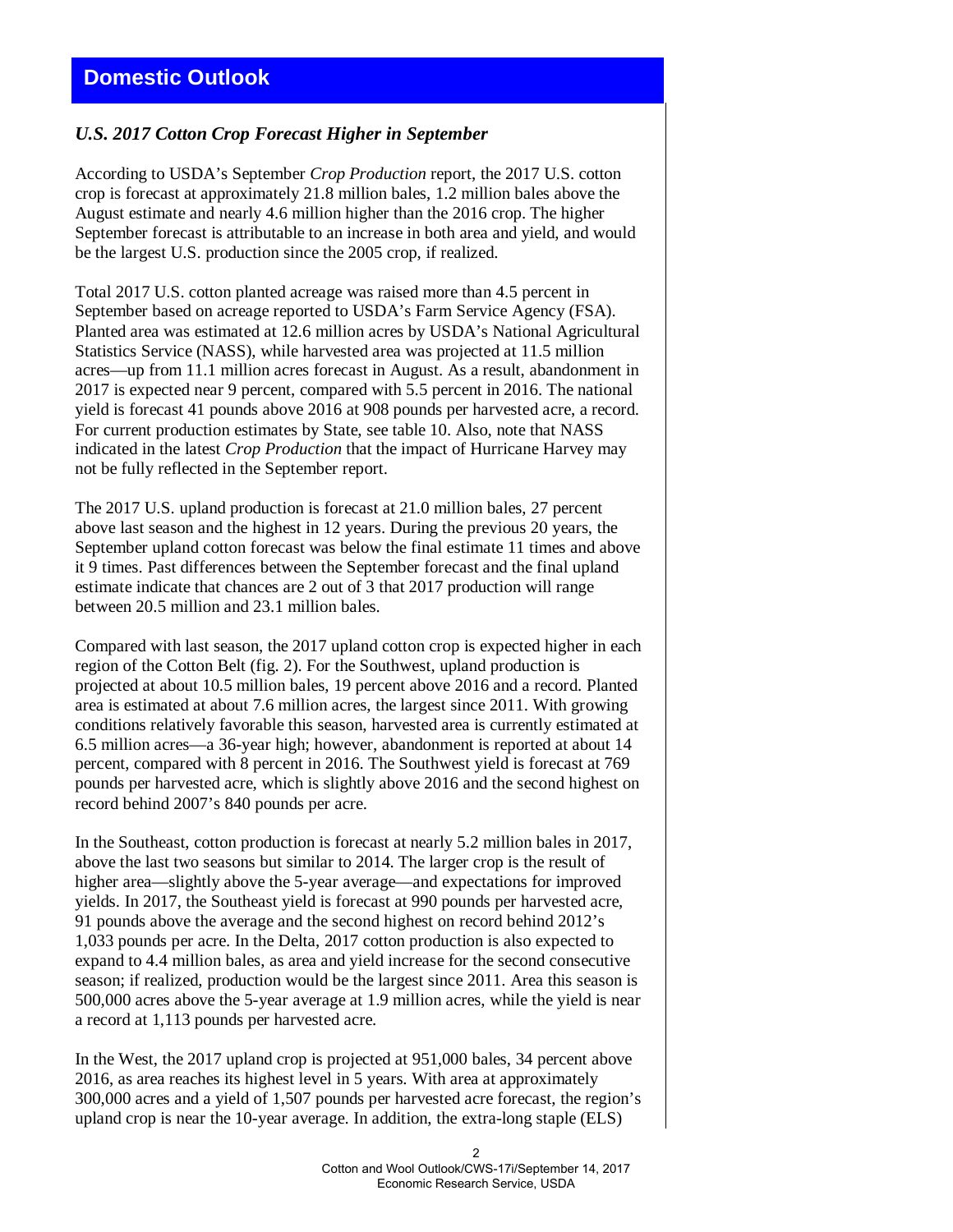#### Figure 2 U.S. regional upland cotton production

Million bales



Source: USDA, Crop Production reports.

crop—grown mainly in the West—is forecast at 727,000 bales in 2017, up from 569,000 bales in 2016 and the highest since 780,000 bales were produced in 2012. Although harvested area is forecast to rise in 2017, yield is expected to decrease slightly to 1,441 pounds per harvested acre.

U.S. cotton crop development in early September is running behind last season and the 5-year average. As of September 10, 34 percent of the cotton crop had bolls opening, compared with 40 percent for both last season and the 2012-16 average. However, U.S. cotton crop conditions have continued above last season and the 5-year average since early July (fig. 3). As of September 10, 63 percent of the 2017 crop area was rated "good" or "excellent," compared with 47 percent last year, while only 11 percent was rated "poor" or "very poor," compared with 16 percent in 2016.

# *Export and Stock Estimates Increased in September*

Along with the U.S. cotton crop increase this month, 2017/18 demand was raised 700,000 bales to nearly 18.3 million, the largest since a similar amount was recorded for 2010/11. While the 2017/18 forecast for U.S. mill use was unchanged at 3.35 million bales, U.S. exports accounted for the entire increase this month. For 2017/18, U.S. cotton exports are projected at 14.9 million bales, similar to 2016/17's final estimate. Despite increased export competition in 2017/18, larger foreign import demand for raw cotton—supporting an above-average gain projected for world consumption—along with the larger U.S. crop is expected to keep U.S. exports at one of the highest levels on record. As a share of global trade, U.S. cotton exports are projected to account for 39 percent of world exports in 2017/18, slightly below 2016/17.

U.S. 2017/18 ending stocks are now forecast at 6.0 million bales, more than 3 million bales above last season's estimate. With the expected stocks-to-use ratio rising to 33 percent by the end of the season—more than double that of 2016/17 the ratio would be at its highest since 2008/09 when the stocks-to-use ratio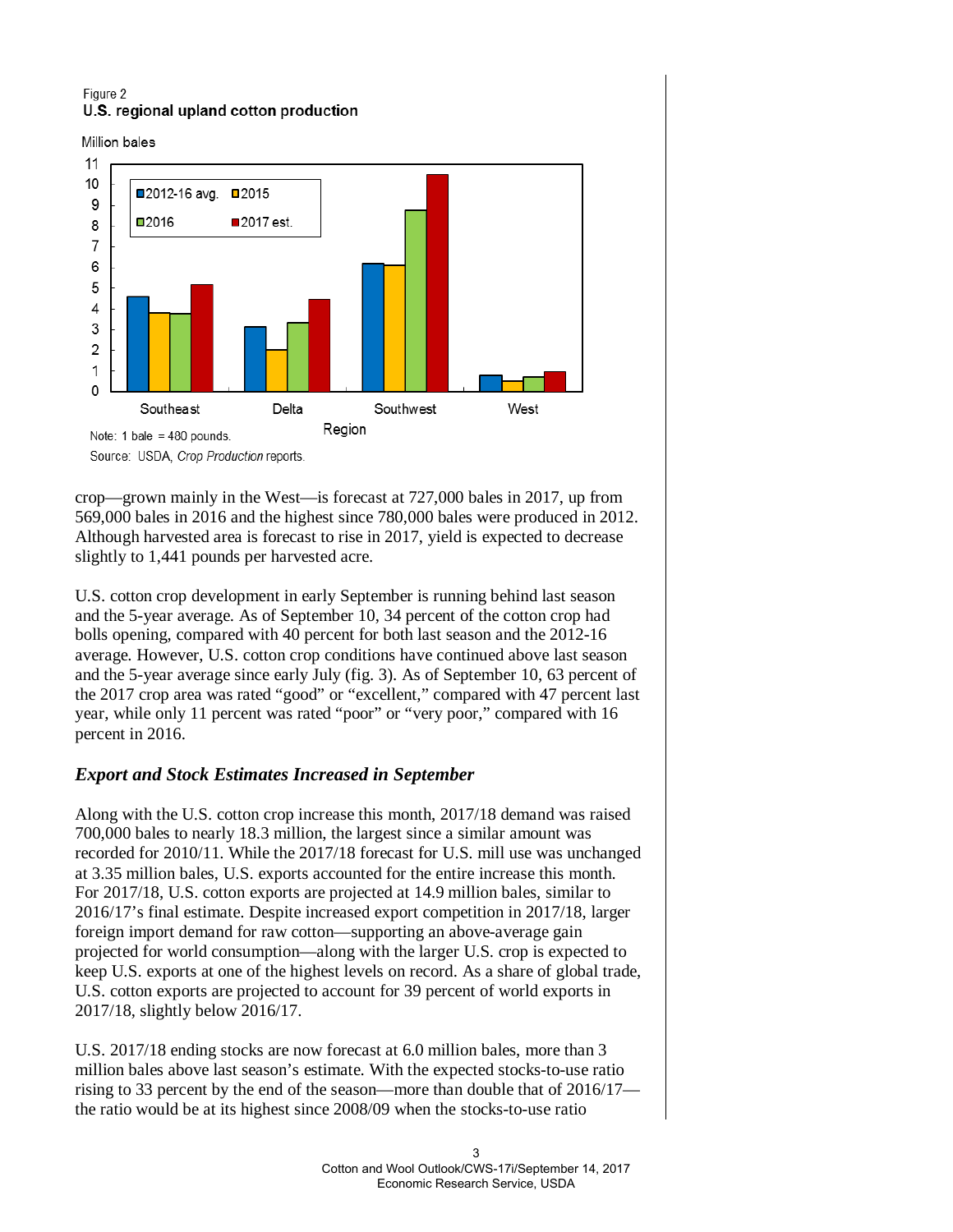approached 38 percent. Based on the current supply and demand estimates, the 2017/18 upland cotton farm price is forecast to range between 54 cents and 66 cents per pound. The midpoint of 60 cents per pound is 8 cents below last season's estimate. The final 2016/17 upland farm price will be released in October.

For 2016/17, U.S. demand and stock estimates incorporate final data for the season. Cotton mill use reached 3.25 million bales in 2016/17, 6 percent below the previous season as competition with synthetic fibers pushed cotton mill use to a level not seen in over a century. Final U.S. cotton exports reached 14.9 million bales, nearly 5.8 million bales above 2015/16 as a large supply of high quality cotton pushed shipments to the second highest on record. Based on the supply and demand estimates and stocks data collected by FSA and NASS, U.S. cotton ending stocks for 2016/17 are estimated at 2.75 million bales, compared with 3.8 million bales in 2015/16. For more details on the calculation of 2016/17 ending stocks, see the Highlight section in this report.







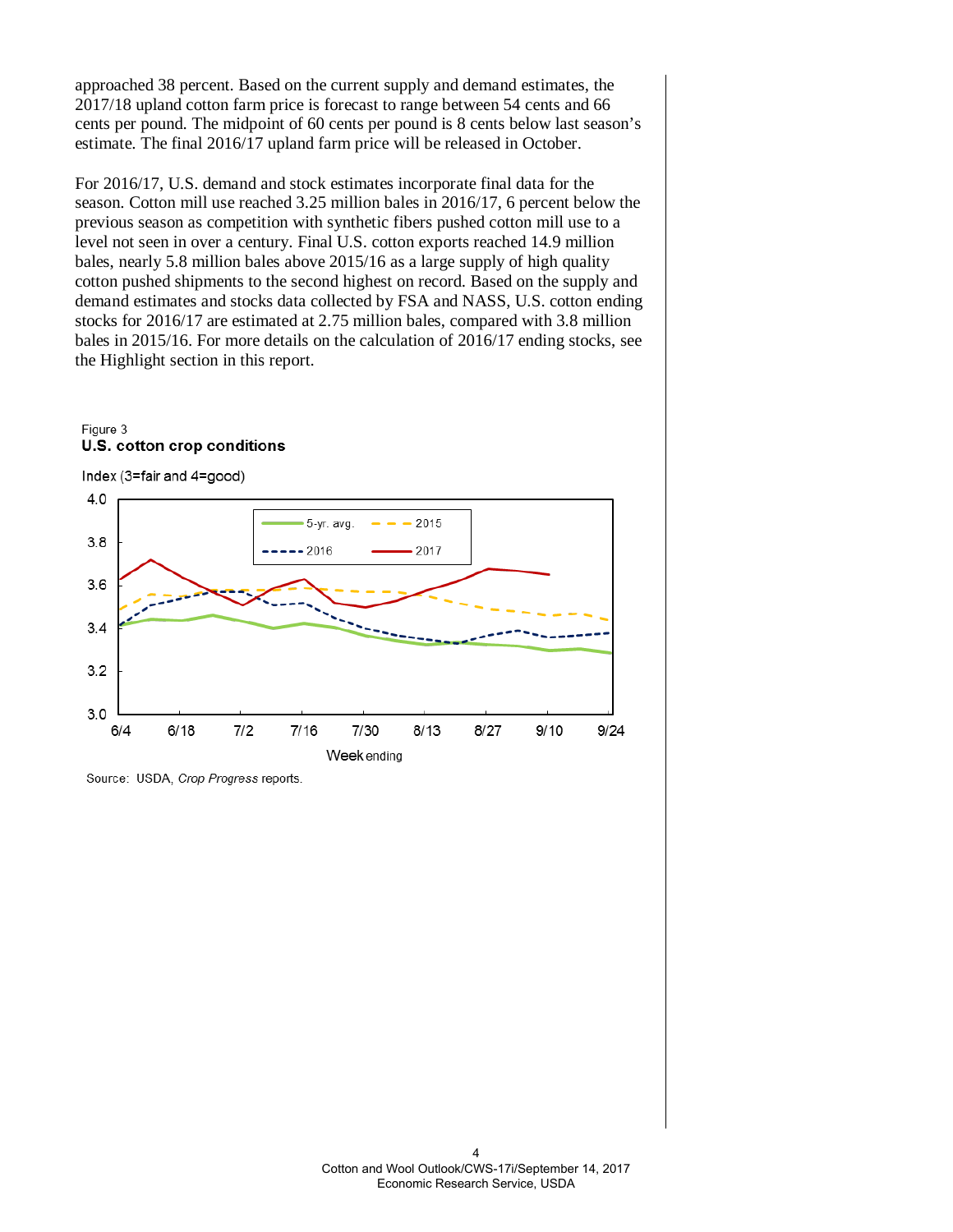# *World Cotton Production Continues Expansion in 2017/18*

Global cotton production in 2017/18 is projected at nearly 120.8 million bales, 3.4 million bales above last month's projection and 13 percent higher than 2016/17's crop of 106.7 million bales. With more harvested area and the global yield above last season, 2017/18 production is forecast at its highest since 2012/13.

World harvested area in 2017/18 is forecast at 33 million hectares (81.5 million acres)—the highest in 3 years—as cotton area increased in most producing countries this season, with Australia being a notable exception. For India, cotton area in 2017/18 is expected to reach 12.2 million hectares; although area increased 12 percent from 2016/17, it is returning to a level typical a few years ago as relative prices and a normal monsoon encouraged cotton planting this season. In addition, an above-average yield of 535 kilograms per hectare is expected to increase production to 30 million bales, the highest in 4 years.

For China, 2017/18 cotton area is expected to reach 3.1 million hectares, 8 percent above a year ago and the first increase since 2011/12. Area in 2017/18 is forecast to continue rising in the high-yielding Xinjiang region and rebound slightly in the eastern regions collectively. China's estimated yield of 1,707 kilograms per hectare for this season is near 2016/17's record; as a result, production is projected to increase nearly 8 percent to 24.5 million bales, the highest in 3 years.

In Pakistan, 2017/18 cotton area is rebounding in a similar fashion to India; cotton area is forecast at 2.8 million hectares, 17 percent above 2016/17. With increased yields also expected, the 2017/18 cotton crop in Pakistan is projected to approach 9.2 million bales—a level not attained since 2014/15.

### *Global Consumption Growth To Increase in 2017/18*

World cotton consumption in 2017/18 is projected at approximately 117.7 million bales, 3.6 percent above last season. Cotton mill use grew 2 percent in 2016/17, but averaged less than 1-percent growth during the preceding 3 seasons. Consumer demand for cotton apparel products is expected to increase in a number of countries, including the United States, supporting the consumption growth.

The top six cotton-spinning countries—China, India, Pakistan, Bangladesh, Turkey, and Vietnam—are projected to account for a combined 74 percent of world cotton mill use in 2017/18, equal to a year ago but about 3 percentage points below the 2013-15 season average (fig. 4). In China, cotton mill use is forecast at 38.5 million bales, 1 million bales above 2016/17 and the highest since 2010/11 when 46 million bales were consumed. In 2017/18, China is forecast to account for about one-third of the global consumption total. Likewise, India's consumption is projected to rise 1 million bales to 24.5 million bales, a growth of 4 percent; India's share of world consumption is estimated at 21 percent.

For Pakistan and Turkey, cotton mill use is forecast to increase 300,000 bales for each, reaching 10.6 million and 6.7 million bales, respectively, for a combined 15 percent of global consumption. In Bangladesh and Vietnam, cotton mill use is expected to see even stronger growth. Consumption is forecast to increase to 6.9 million (+6 percent) and about 6 million bales (+10 percent), respectively; at these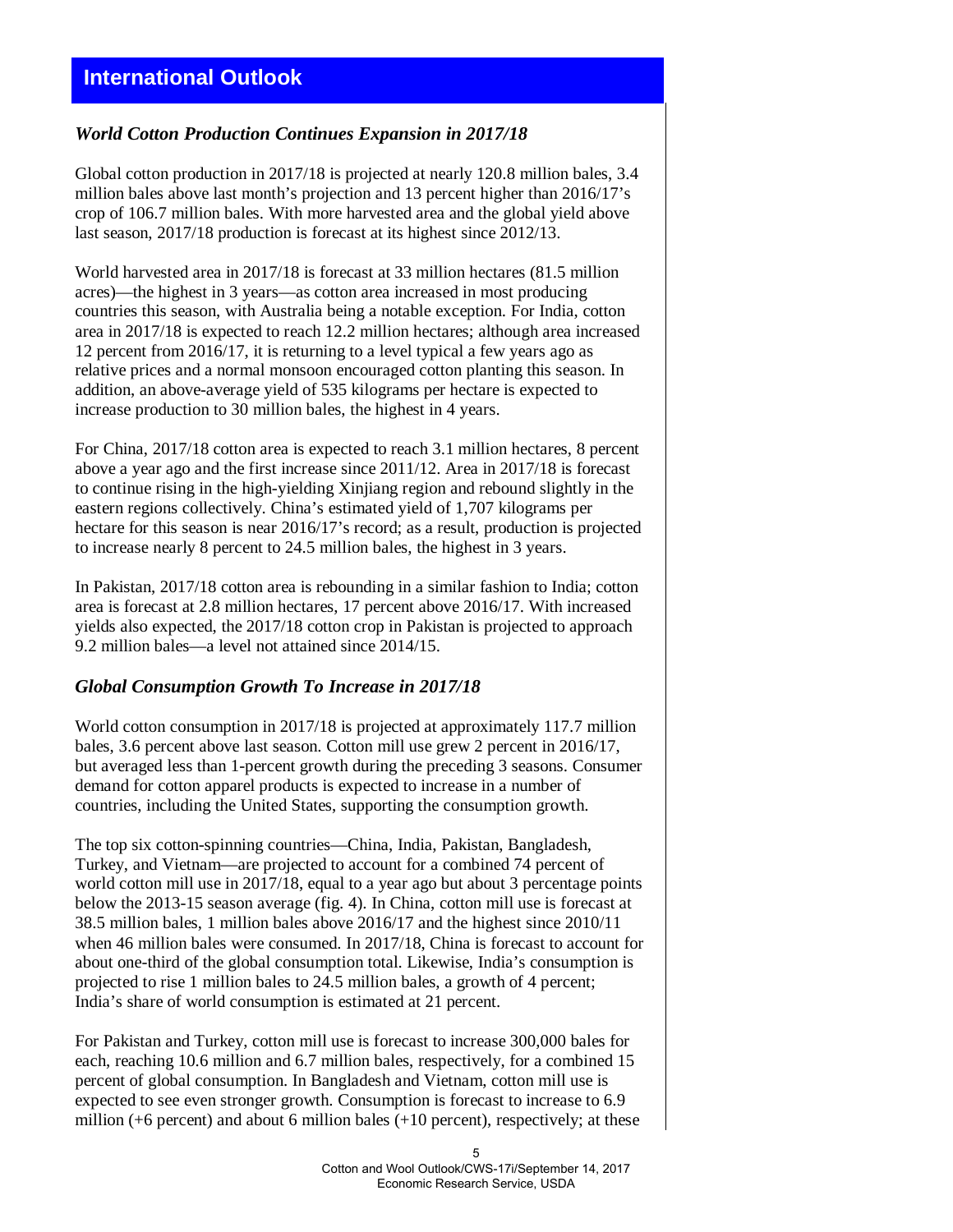levels, Bangladesh will contribute 6 percent of total world consumption while Vietnam will account for an additional 5 percent—both record shares.



Figure 4 Share of total cotton consumption by major spinner

Source: USDA, World Agricultural Supply and Demand Estimates reports.

# *World Cotton Trade and Stocks Forecast To Rise Slightly*

Global cotton trade is forecast at 37.8 million bales in 2017/18, slightly above a year ago but well below the record of 46.5 million bales exported in 2012/13. This season's increase is mainly attributable to a gain seen for Brazil's exports that is mostly offset by a reduction for India. For the major importers, substantive gains are seen only for Bangladesh and Vietnam, where increases of 16 percent are forecast as cotton mill use and stocks expand there.

Based on the latest cotton supply and demand estimates, global ending stocks are projected at 92.5 million bales in 2017/18, 3 million bales (3 percent) above the beginning level and the first increase in 3 years (fig. 5). The stock increase is spread among numerous countries, but excludes China—where stocks are expected to decline once again as policies to reduce their national reserve stocks continue. During 2017/18, China's cotton stocks are forecast to decrease 9 million bales to 39.5 million bales, the lowest since 2011/12. At this level, China would hold about 43 percent of the global cotton supplies at the end of 2017/18, compared with 60 percent during the 2013-15 seasons. The global stocks-to-use ratio is estimated at 79 percent for 2017/18, similar to 2016/17. Meanwhile, the Cotlook A-Index price is expected to decrease from the 83-cent average posted in 2016/17.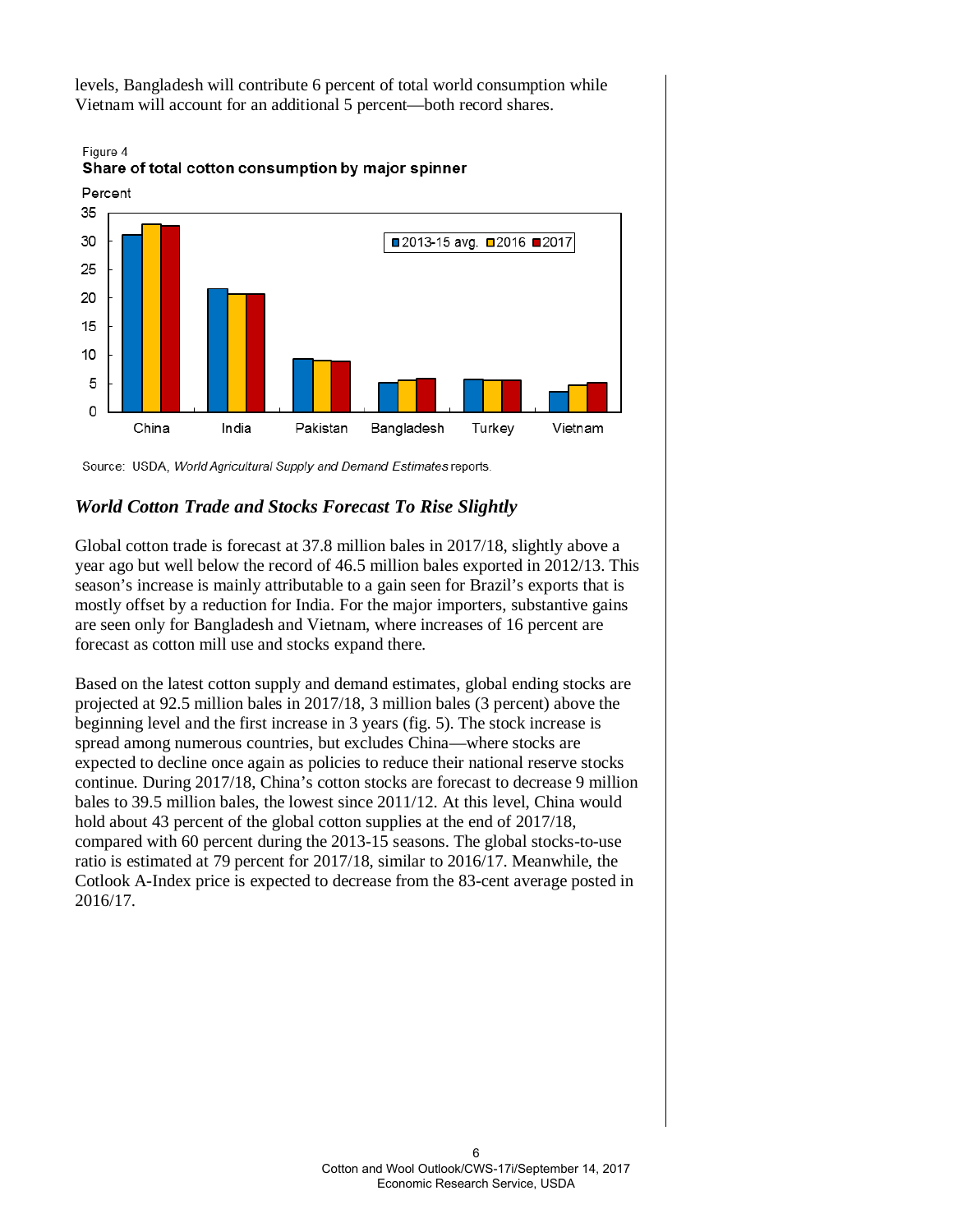#### Figure 5 **Global cotton stocks and prices**



Sources: Cotlook and USDA, Interagency Commodity Estimates Committee.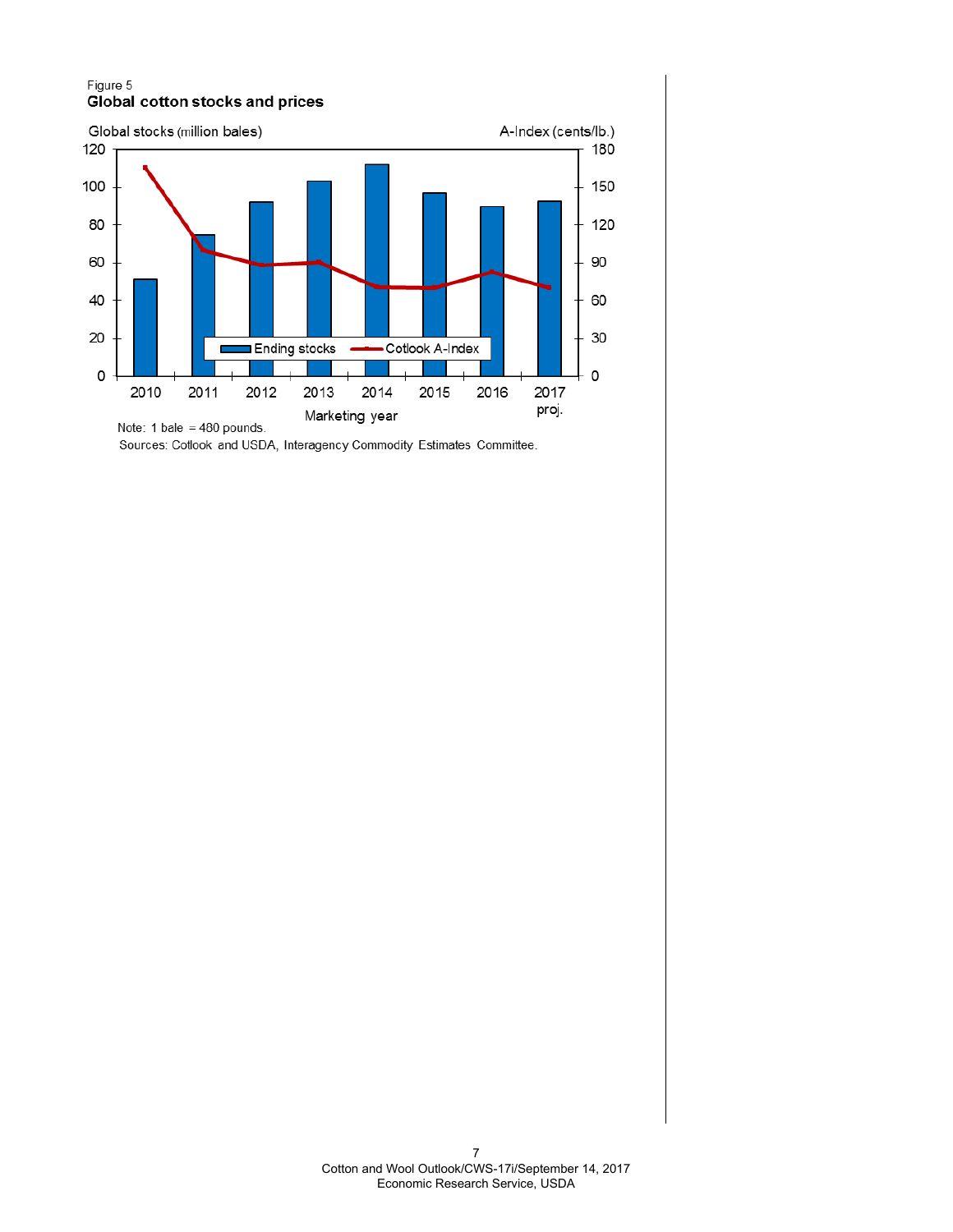# *Calculating U.S. Cotton Ending Stocks for 2016/17*

U.S. cotton supply, demand, and stocks estimates are updated monthly in USDA's *World Agricultural Supply and Demand Estimates (WASDE)* report. During most of the marketing year, the ending stocks estimate is a function of the cotton supply estimate for the season minus the cotton demand estimate; in addition, in most months only a nominal quantity is added or subtracted to allow ending stocks to round to the nearest 100,000 bales. However, once the season has ended, USDA's cotton Interagency Commodity Estimates Committee (ICEC) is tasked with finalizing ending stocks based on actual stock surveys and other relevant data.

Historically, the U.S. Census Bureau surveyed and reported end-of-season cotton stocks in three categories: stocks in public warehouses, stocks in consuming establishments, and stocks "elsewhere." The elsewhere category was partially estimated, as it included cotton in private storage and cotton in transit. The Census report was used by the cotton ICEC as "official" stocks at the end of each season, with the difference between USDA's supply and demand estimate and the Census estimate placed in a residual "unaccounted" category in the *WASDE* report. However, the Census survey was eliminated in the fall of 2011, and the cotton ICEC had to rely on incomplete data to estimate U.S. cotton ending stocks for several seasons.

Beginning in 2015, USDA's National Agricultural Statistics Service (NASS) assumed responsibility for reporting U.S. cotton stocks. NASS determined that existing USDA, Farm Service Agency (FSA) reports are appropriate sources for the following categories of cotton stocks: stocks in public storage and upland cotton stocks in consuming establishments.

For stocks in public storage, see the *Bales Made Available for Shipment (BMAS)* report. For the upland cotton stocks in consuming establishments, see the *Cotton Consumption and Inventory* report (also known as the *Economic Adjustment Assistance Program* report). Both reports can be downloaded from the FSA website. Locate the "Commodity Operations" tab under "Programs and Services" and click on "Program Area Links." Then, click on "Cotton" to find these reports.

In addition, NASS instituted a new survey and report in 2015, which includes extralong staple (ELS) cotton stocks in consuming establishments and all cotton stocks in private storage (cotton in storage not covered by the *BMAS* report). For this data, see the *Cotton System Consumption and Stocks* report which can be downloaded from the NASS website. Locate the report under "Publications by Date" and click on "September." The 2017 report was released on September 1.

Table A presents the components used to calculate the 2016/17 U.S. cotton ending stocks estimate, with adjustments made to reflect the lag between the report dates and the end of the marketing year on July 31. With the establishment of the new NASS survey in 2015, reports now exist for all stocks categories except for stocks in transit (including stocks at ports). This category is estimated by the cotton ICEC using the Foreign Agricultural Service's (FAS) *Export Sales* data. In addition, the calculation includes a deduction for any estimated ginnings of new crop cotton before the end of the marketing year.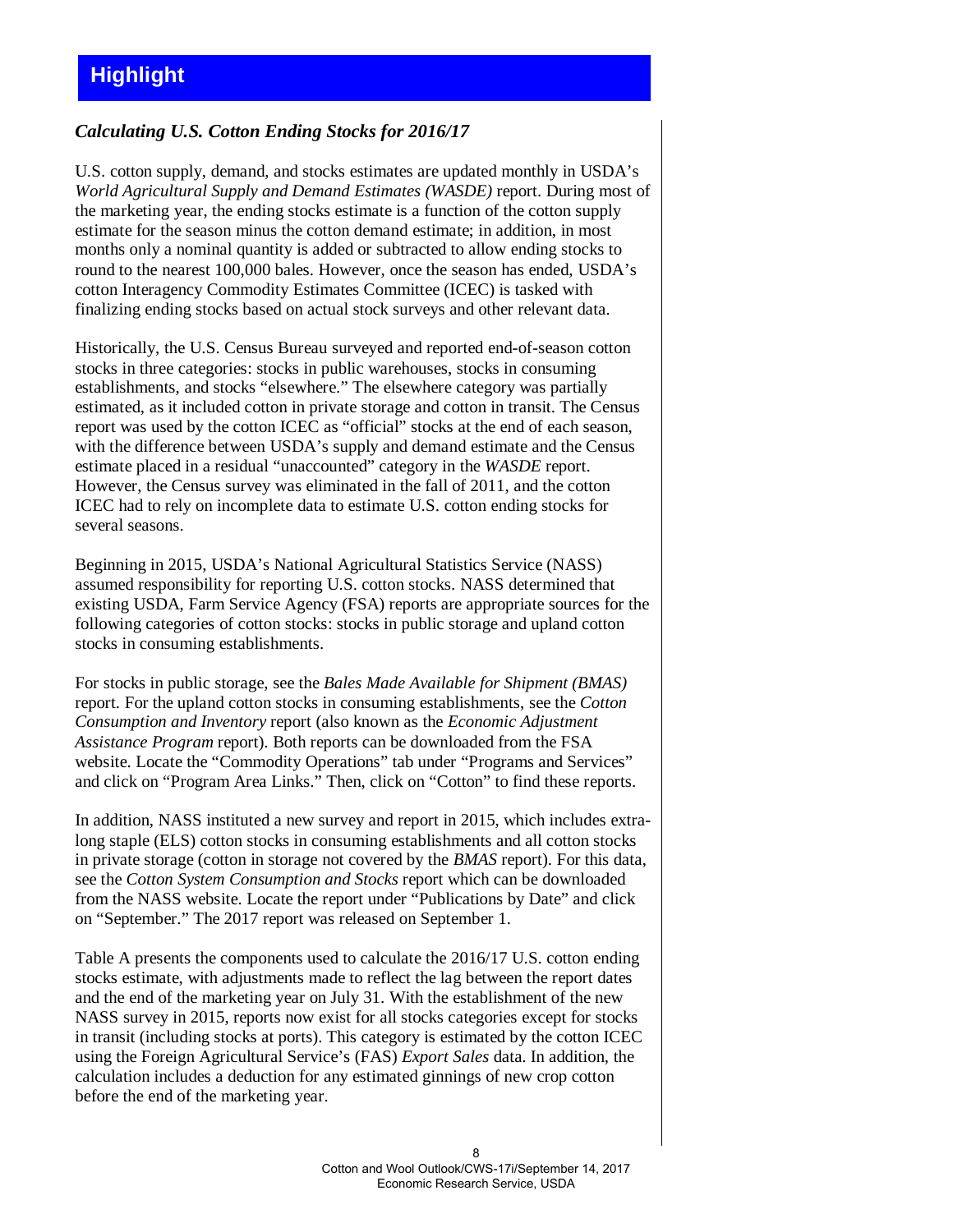Based on the available data, U.S. cotton stocks on July 31, 2017—the end of the 2016/17 marketing year—are computed to be 2.75 million statistical (480-pound) bales. The final stock estimate is nearly 1.1 million bales below the year-ago level and the lowest U.S. cotton stocks in 3 years.

| Table A--U.S. Department of Agriculture's U.S. cotton ending stocks calculation, 2016/17 |                     |         |  |  |  |
|------------------------------------------------------------------------------------------|---------------------|---------|--|--|--|
| Item                                                                                     | Units               | 2016/17 |  |  |  |
|                                                                                          |                     |         |  |  |  |
| Cotton stocks components:                                                                |                     |         |  |  |  |
| (a) Stocks held in public storage and compresses 1/                                      | 1,000 running bales | 2,000   |  |  |  |
| (b) Preseason ginnings 2/                                                                | 1,000 running bales | 107     |  |  |  |
| (c) Upland cotton mill stocks 3/                                                         | 1,000 running bales | 137     |  |  |  |
| (d) Extra-long staple (ELS) cotton mill stocks 4/                                        | 1,000 running bales | 3       |  |  |  |
| (e) Stocks held in private storage 4/                                                    | 1,000 running bales | 61      |  |  |  |
| (f) Stocks subtotal (a minus b plus c, d, and e)                                         | 1,000 running bales | 2,094   |  |  |  |
| Further adjustments:                                                                     |                     |         |  |  |  |
| (g) Stocks in transit and at ports 5/                                                    | 1,000 running bales | 558     |  |  |  |
| (h) Estimated ending stocks (f plus q)                                                   | 1,000 running bales | 2,652   |  |  |  |
| (i) Adjusted cotton ending stocks                                                        | 1.000 480-lb bales  | 2,750   |  |  |  |

1/ Inventory data (adjusted to July 31) from the Farm Service Agency's (FSA) *Bales Made Available for Shipment (BMAS)* report.

2/ Data from the National Agricultural Statistics Service's (NASS) August 2017 *Cotton Ginnings* report. 3/ Data from FSA's *Economic Adjustment Assistance Program* report.

4/ Data from NASS's September 2017 *Cotton System Consumption and Stocks* report.

5/ Cotton shipment data (first 2.5 weeks of 2017/18) from the Foreign Agricultural Service's

*Export Sales* report.

Source: USDA, various reports.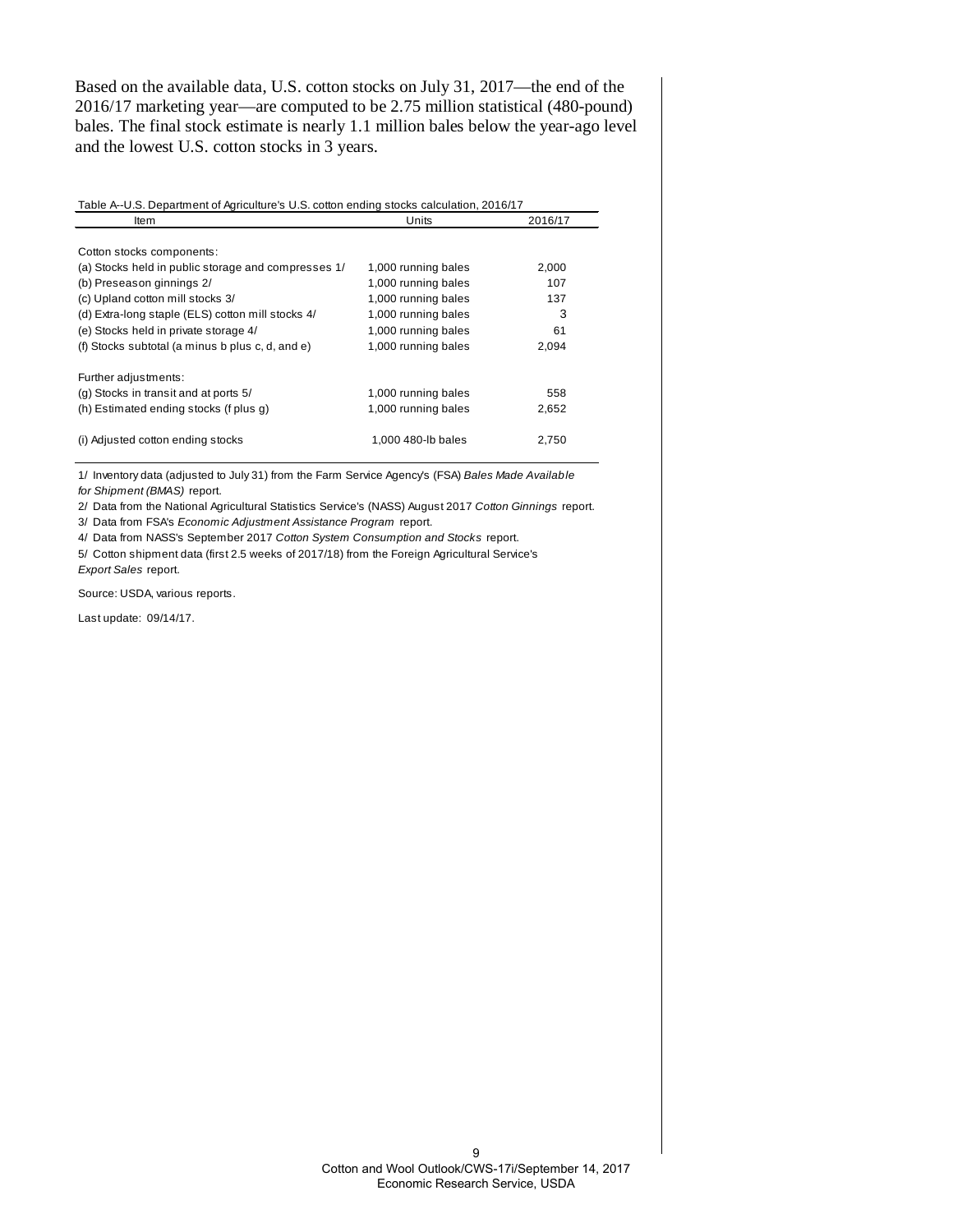# **Contacts and Links**

#### **Contact Information**

Leslie Meyer (202) 694-5307 lmeyer@ers.usda.gov Carolyn Liggon (web publishing) (202) 694-5056 cvliggon@ers.usda.gov

#### **Subscription Information**

Subscribe to ERS e-mail notification service at

[http://www.ers.usda.gov/subscribe-to-ers-e-newsletters.aspx t](http://www.ers.usda.gov/subscribe-to-ers-e-newsletters.aspx)o receive timely notification of newsletter availability.

# *Data*

.

[Cotton and Wool](https://www.ers.usda.gov/data-products/cotton-and-wool-chart-gallery/) Chart Gallery

 [Cotton, Wool, and Textile Data](https://www.ers.usda.gov/data-products/cotton-wool-and-textile-data/)

# *Related Websites*

<http://usda.mannlib.cornell.edu/MannUsda/viewDocumentInfo.do?documentID=1194>

<http://www.ers.usda.gov/topics/crops/cotton-wool.aspx>

<http://usda.mannlib.cornell.edu/MannUsda/viewDocumentInfo.do?documentID=1281>

The U.S. Department of Agriculture (USDA) prohibits discrimination in all its programs and activities on the basis of race, color, national origin, age, disability, and where applicable, sex, marital status, familial status, parental status, religion, sexual orientation, genetic information, political beliefs, reprisal, or because all or a part of an individual's income is derived from any public assistance program. (Not all prohibited bases apply to all programs.) Persons with disabilities who require alternative means for communication of program information (Braille, large print, audiotape, etc.) should contact USDA's TARGET Center at (202) 720-2600 (voice and TDD). To file a complaint of discrimination, write to USDA, Director, Office of Civil Rights, 1400 Independence Avenue, SW, Washington, DC 20250-9410 or call (800) 795-3272 (voice) or (202) 720-6382 (TDD). USDA is an equal opportunity provider and employer.

#### **E-mail Notification**

Readers of ERS outlook reports have two ways they can receive an e-mail notice about release of reports and associated data.

• Receive timely notification (soon) after the report is posted on the web) via USDA's Economics, Statistics, and Market Information System (which is housed at Cornell University's Mann Library). Go to [http://usda.mannlib.cornell.edu/Mann](http://usda.mannlib.cornell.edu/MannUsda/aboutEmailService.do) [Usda/aboutEmailService.do a](http://usda.mannlib.cornell.edu/MannUsda/aboutEmailService.do)nd follow the instructions to receive e-mail notices about ERS, Agricultural Marketing Service, National Agricultural Statistics Service, and World Agricultural Outlook Board products.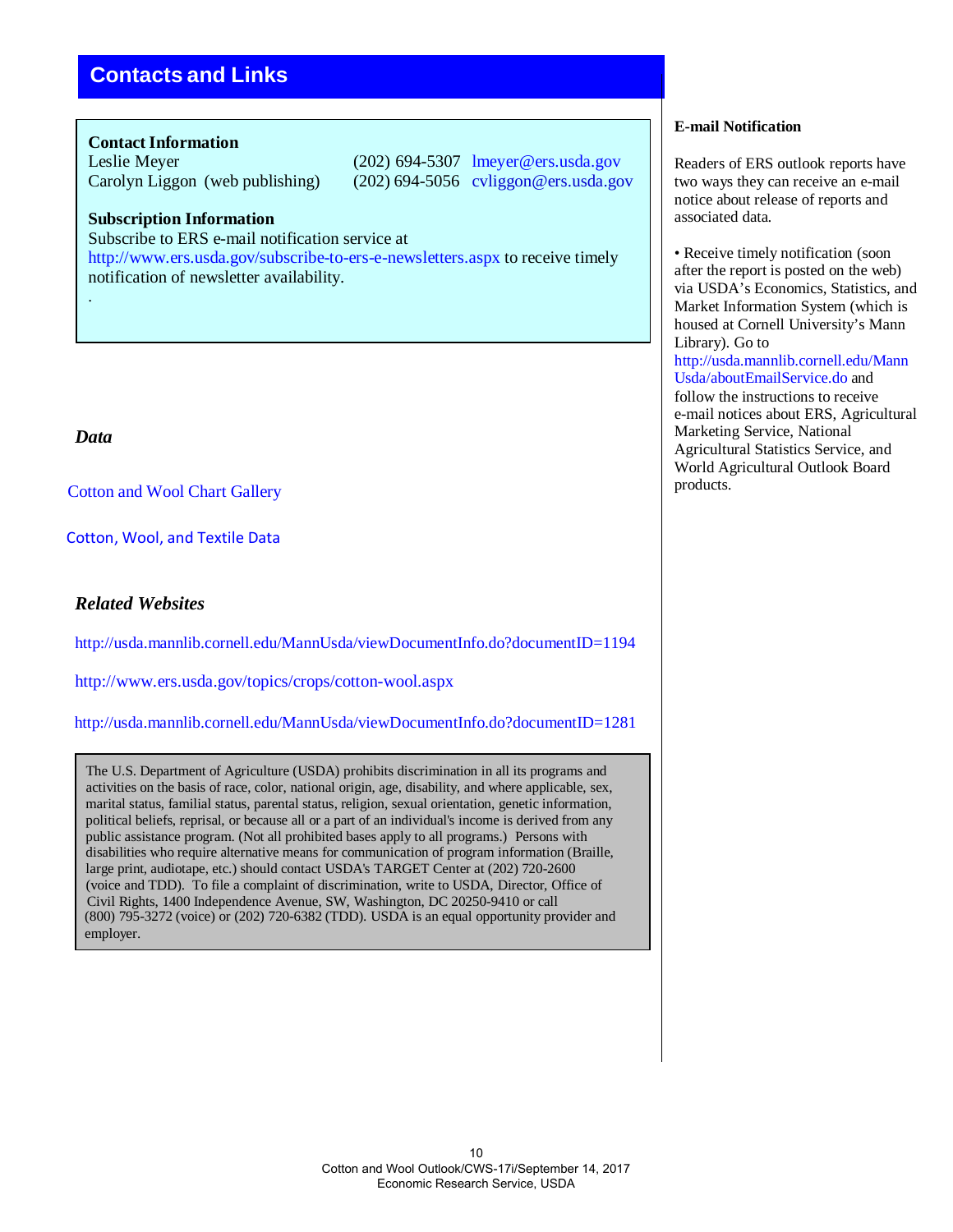|                            |         |        | 2017/18              |        |
|----------------------------|---------|--------|----------------------|--------|
| Item                       | 2016/17 | July   | Aug.                 | Sep.   |
|                            |         |        | Million acres        |        |
| Upland:                    |         |        |                      |        |
| Planted                    | 9.878   | 11.803 | 11.803               | 12.372 |
| Harvested                  | 9.320   | 10.933 | 10.806               | 11.263 |
|                            |         |        | Pounds               |        |
| Yield/harvested acre       | 855     | 801    | 878                  | 896    |
|                            |         |        | <b>Million bales</b> |        |
|                            |         |        |                      |        |
| Beginning stocks           | 3.664   | 3.143  | 2.737                | 2.686  |
| Production                 | 16.601  | 18.245 | 19.775               | 21.031 |
| Total supply <sup>1</sup>  | 20.270  | 21.398 | 22.522               | 23.727 |
| Mill use                   | 3.221   | 3.370  | 3.320                | 3.320  |
| Exports                    | 14.303  | 12.850 | 13.550               | 14.250 |
| Total use                  | 17.524  | 16.220 | 16.870               | 17.570 |
| Ending stocks <sup>2</sup> | 2.686   | 5.168  | 5.647                | 5.889  |
|                            |         |        | Percent              |        |
| Stocks-to-use ratio        | 15.3    | 31.9   | 33.5                 | 33.5   |
|                            |         |        | 1,000 acres          |        |
| Extra-long staple:         |         |        |                      |        |
| Planted                    | 194.5   | 252.0  | 252.0                | 246.5  |
| Harvested                  | 187.8   | 247.0  | 247.3                | 242.2  |
|                            |         |        | Pounds               |        |
| Yield/harvested acre       | 1,454   | 1,467  | 1,495                | 1,441  |
|                            |         |        | 1,000 bales          |        |
|                            |         |        |                      |        |
| Beginning stocks           | 136     | 57     | 63                   | 64     |
| Production                 | 569     | 755    | 770                  | 727    |
| Total supply <sup>1</sup>  | 707     | 812    | 833                  | 791    |
| Mill use                   | 29      | 30     | 30                   | 30     |
| Exports                    | 614     | 650    | 650                  | 650    |
| Total use                  | 643     | 680    | 680                  | 680    |
| Ending stocks <sup>2</sup> | 64      | 132    | 153                  | 111    |
|                            |         |        | Percent              |        |
| Stocks-to-use ratio        | 10.0    | 19.4   | 22.5                 | 16.3   |

Table 1--U.S. cotton supply and use estimates

Note: 1 bale = 480 pounds.

<sup>1</sup>Includes imports. <sup>2</sup>Includes unaccounted.

Source: USDA, World Agricultural Outlook Board.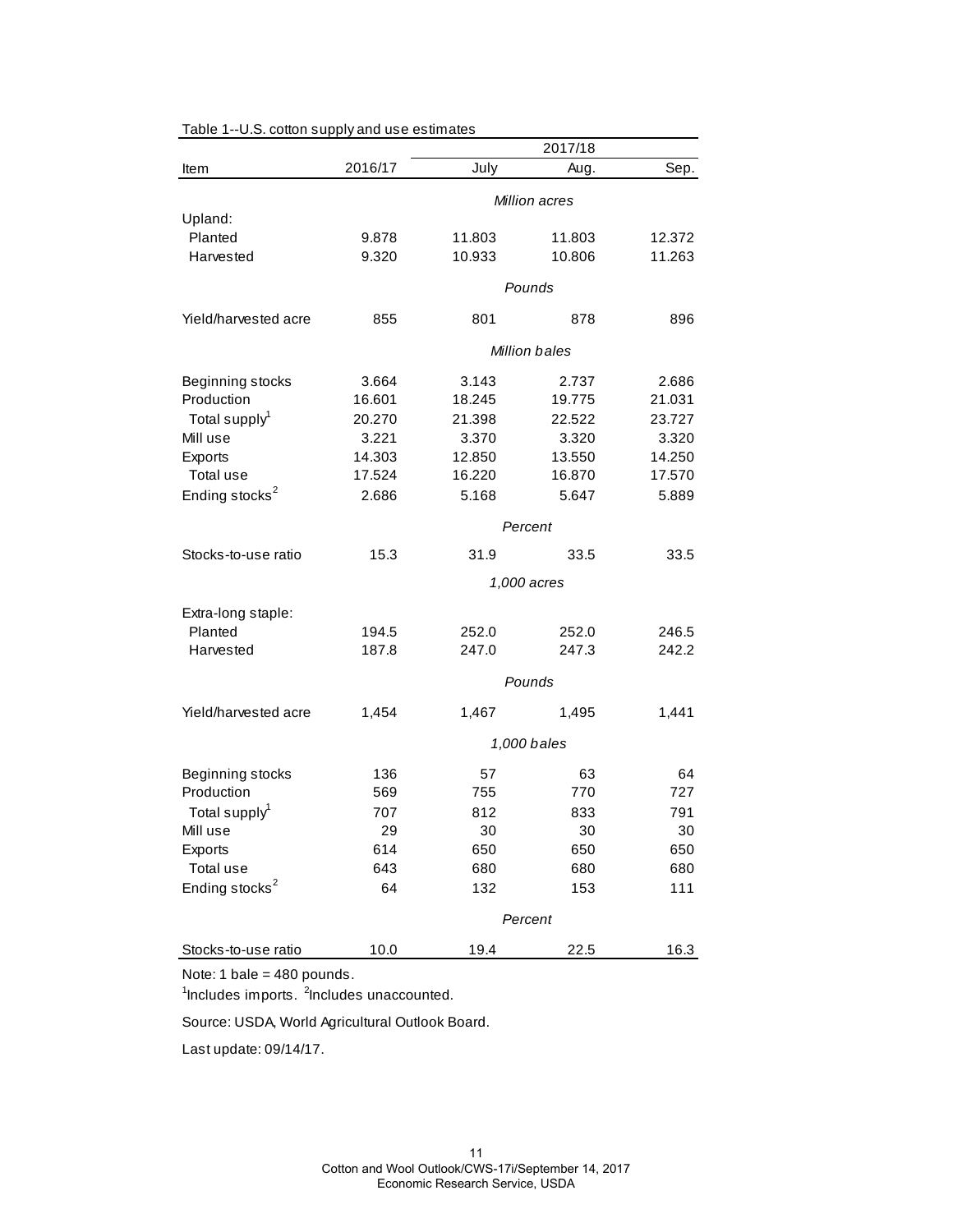|                      |         |        | 2017/18       |        |
|----------------------|---------|--------|---------------|--------|
| Item                 | 2016/17 | July   | Aug.          | Sep.   |
|                      |         |        | Million bales |        |
| Supply:              |         |        |               |        |
| Beginning stocks--   |         |        |               |        |
| World                | 96.72   | 90.27  | 89.99         | 89.57  |
| Foreign              | 92.92   | 87.07  | 87.19         | 86.82  |
| Production--         |         |        |               |        |
| World                | 106.74  | 115.36 | 117.31        | 120.75 |
| Foreign              | 89.57   | 96.36  | 96.76         | 98.99  |
| Imports--            |         |        |               |        |
| World                | 37.21   | 36.77  | 37.19         | 37.82  |
| Foreign              | 37.21   | 36.76  | 37.18         | 37.81  |
| Use:                 |         |        |               |        |
| Mill use--           |         |        |               |        |
| World                | 113.68  | 117.03 | 117.40        | 117.75 |
| Foreign              | 110.43  | 113.63 | 114.05        | 114.40 |
| Exports--            |         |        |               |        |
| World                | 37.54   | 36.81  | 37.17         | 37.78  |
| Foreign              | 22.62   | 23.31  | 22.97         | 22.88  |
| Ending stocks--      |         |        |               |        |
| World                | 89.57   | 88.73  | 90.09         | 92.54  |
| Foreign              | 86.82   | 83.43  | 84.29         | 86.54  |
|                      | Percent |        |               |        |
| Stocks-to-use ratio: |         |        |               |        |
| World                | 78.8    | 75.8   | 76.7          | 78.6   |
| Foreign              | 78.6    | 73.4   | 73.9          | 75.6   |

Table 2--World cotton supply and use estimates

Note: 1 bale = 480 pounds.

Source: USDA, World Agricultural Outlook Board.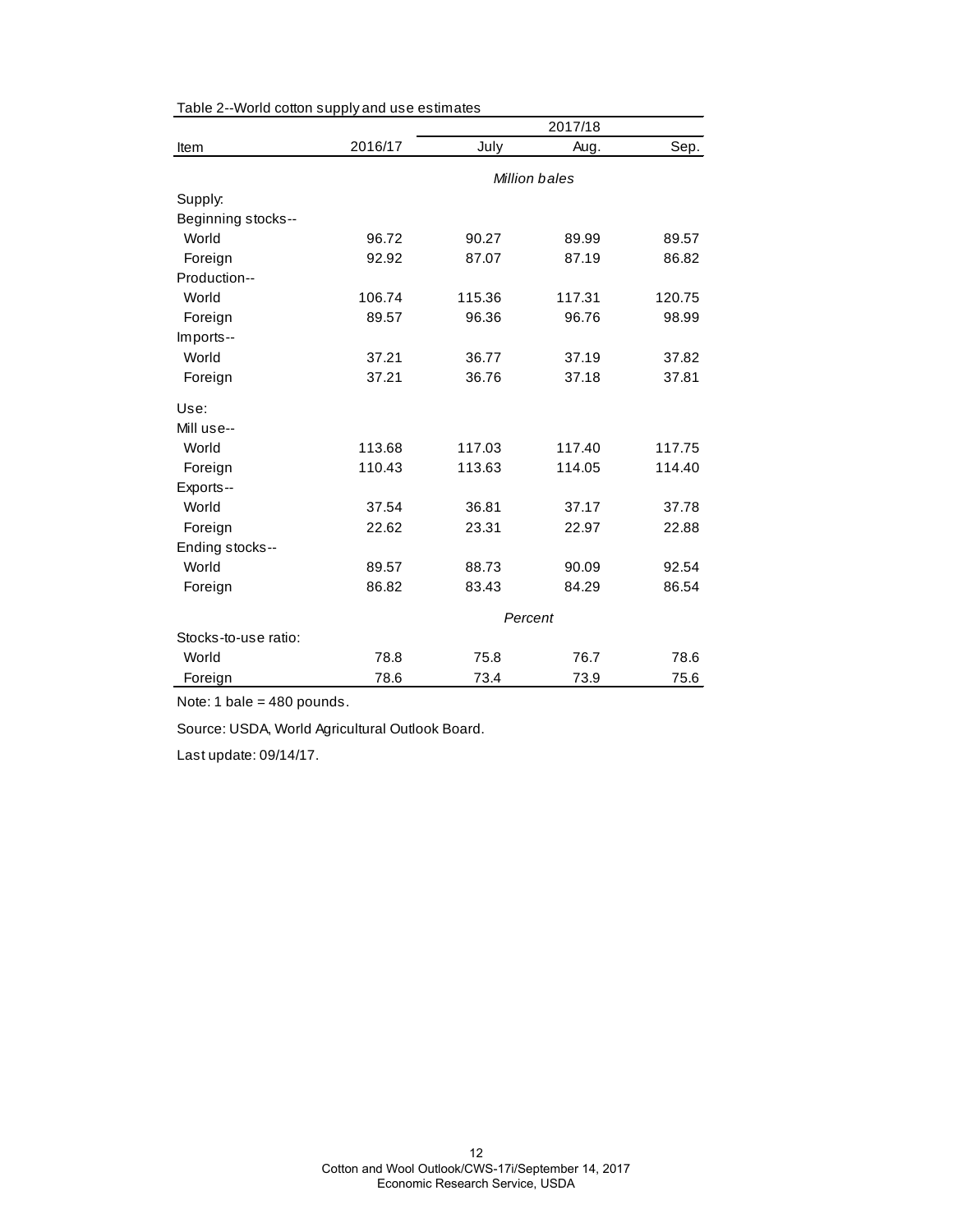| Table 3--U.S. fiber supply |         |                |           |           |
|----------------------------|---------|----------------|-----------|-----------|
|                            | May     | June           | July      | July      |
| Item                       | 2017    | 2017           | 2017      | 2016      |
|                            |         |                |           |           |
|                            |         | 1,000 bales    |           |           |
| Cotton:                    |         |                |           |           |
| Stocks, beginning          | 7,767   | 5,809          | 4,352     | 5,086     |
| Ginnings                   | 0       | 0              | 0         | 0         |
| Imports since August 1     | 5.4     | 6.1            | 6.6       | 33.1      |
|                            |         | Million pounds |           |           |
| Manufactured fiber:        |         |                |           |           |
| Production                 | 551.8   | 566.3          | 547.5     | 521.0     |
| Noncellulosic              | 551.8   | 566.3          | 547.5     | 521.0     |
| Cellulosic                 | NA      | <b>NA</b>      | <b>NA</b> | <b>NA</b> |
| Total since January 1      | 2,653.5 | 3,219.8        | 3,767.3   | 3,723.4   |
|                            |         |                |           |           |
|                            |         |                |           |           |
|                            | Apr.    | May            | June      | June      |
|                            | 2017    | 2017           | 2017      | 2016      |
|                            |         | Million pounds |           |           |
| Raw fiber imports          | 183.6   | 187.1          | ΝA        | 201.8     |
| Noncellulosic              | 165.9   | 169.2          | ΝA        | 182.3     |
| Cellulosic                 | 17.7    | 17.9           | ΝA        | 19.6      |
| Total since January 1      | 754.6   | 941.7          | ΝA        | 1,169.8   |
|                            |         | 1,000 pounds   |           |           |
| Wool and mohair:           |         |                |           |           |
| Raw wool imports, clean    | 706.3   | 427.9          | 552.7     | 746.8     |
| 48s-and-finer              | 448.2   | 282.8          | 295.0     | 582.5     |
| Not-finer-than-46s         | 258.1   | 145.1          | 257.7     | 164.4     |
| Total since January 1      | 2,433.1 | 2,861.1        | 3,413.8   | 3,690.7   |
| Wool top imports           | 253.8   | 237.3          | 154.9     | 454.0     |
| Total since January 1      | 903.8   | 1,141.1        | 1,296.0   | 1,720.5   |
| Mohair imports, clean      | 0.0     | 0.0            | 0.0       | 0.0       |
| Total since January 1      | 0.0     | 0.0            | 0.0       | 13.3      |

Note: 1 bale =  $480$  pounds. NA = Not available.

Sources: USDA, National Agricultural Statistics Service; U.S. Department of Commerce, U.S. Census Bureau; and *Fiber Organon* .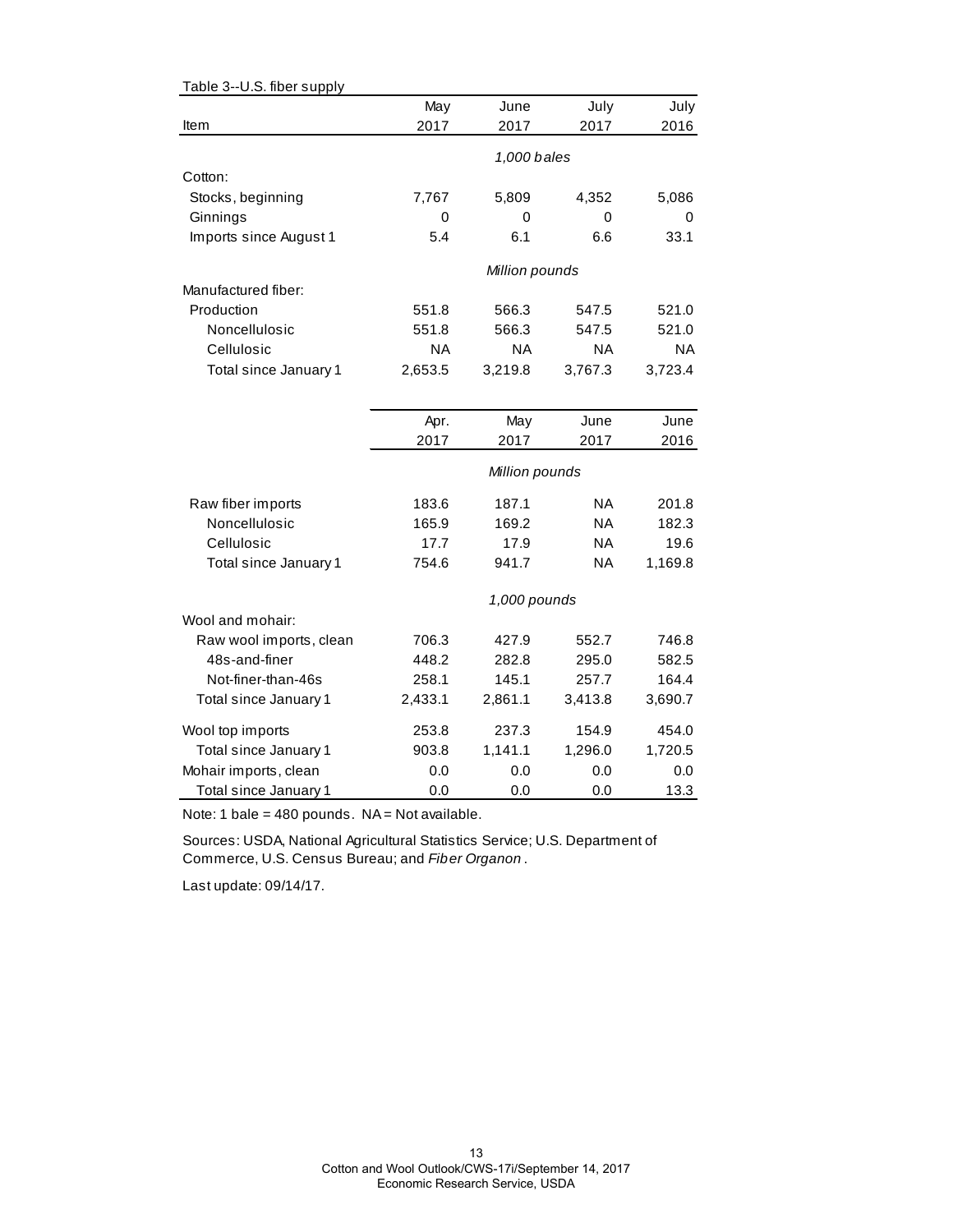|  | Table 4--U.S. fiber demand |
|--|----------------------------|
|--|----------------------------|

|                                       | May         | June           | July      | July    |
|---------------------------------------|-------------|----------------|-----------|---------|
| Item                                  | 2017        | 2017           | 2017      | 2016    |
|                                       |             |                |           |         |
|                                       | 1,000 bales |                |           |         |
| Cotton:                               |             |                |           |         |
| All consumed by mills <sup>1</sup>    | 261         | 269            | 257       | 270     |
| Total since August 1                  | 2,724       | 2,993          | 3,250     | 3,450   |
| Daily rate                            | 11.3        | 12.2           | 12.3      | 12.9    |
| Upland consumed by mills <sup>1</sup> | 259         | 266            | 255       | 268     |
| Total since August 1                  | 2,699       | 2,966          | 3,221     | 3,425   |
| Daily rate                            | 11.2        | 12.1           | 12.1      | 12.7    |
| <b>Upland exports</b>                 | 1,646       | 1,151          | 1,258     | 805     |
| Total since August 1                  | 11,900      | 13,051         | 14,303    | 8,619   |
| Sales for next season                 | 829         | 1,327          | 1,404     | 1,429   |
| Total since August 1                  | 3,273       | 4,600          | 6,004     | 3,426   |
| Extra-long staple exports             | 53.0        | 38.5           | 27.7      | 43.8    |
| Total since August 1                  | 547.9       | 586.5          | 614.1     | 533.8   |
| Sales for next season                 | 29.4        | 56.4           | 65.1      | 127.8   |
| Total since August 1                  | 71.7        | 128.0          | 193.1     | 183.7   |
|                                       | Apr.        | May            | June      | June    |
|                                       | 2017        | 2017           | 2017      | 2016    |
|                                       |             | Million pounds |           |         |
| Manufactured fiber:                   |             |                |           |         |
| Raw fiber exports                     | 49.4        | 49.8           | NA.       | 46.6    |
| Noncellulosic                         | 48.8        | 49.4           | <b>NA</b> | 46.2    |
| Cellulosic                            | 0.6         | 0.4            | ΝA        | 0.4     |
| Total since January 1                 | 205.7       | 255.4          | <b>NA</b> | 283.8   |
|                                       |             | 1,000 pounds   |           |         |
| Wool and mohair:                      |             |                |           |         |
| Raw wool exports, clean               | 679.8       | 1,859.7        | 1,262.9   | 866.9   |
| Total since January 1                 | 1,900.6     | 3,760.3        | 5,023.3   | 3,067.1 |
| Wool top exports                      | 103.3       | 134.0          | 112.1     | 56.9    |
| Total since January 1                 | 475.0       | 609.0          | 721.1     | 459.3   |
| Mohair exports, clean                 | 28.5        | 73.7           | 0.0       | 56.1    |
| Total since January 1                 | 150.8       | 224.5          | 224.5     | 204.7   |

Note: 1 bale = 480 pounds.  $NA = Not available$ .

<sup>1</sup>Estimated by USDA.

Sources: USDA, Farm Service Agency; USDA, Foreign Agricultural Service, *U.S. Export Sales* ; U.S. Department of Commerce, U.S. Census Bureau; and *Fiber Organon.*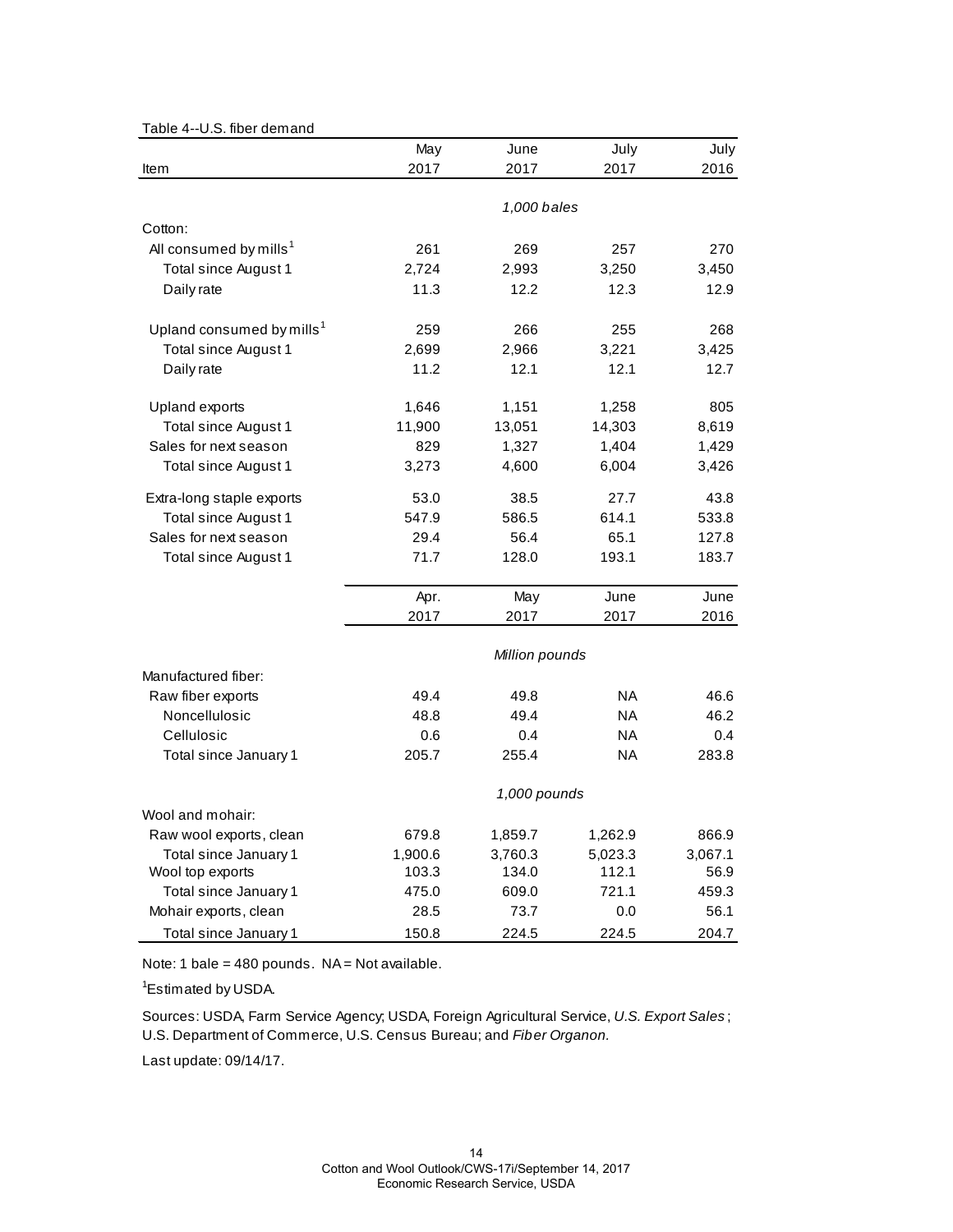| rable 3--0.3. and wond liber prices |           |                   |           |        |
|-------------------------------------|-----------|-------------------|-----------|--------|
|                                     | June      | July              | Aug.      | Aug.   |
| Item                                | 2017      | 2017              | 2017      | 2016   |
|                                     |           |                   |           |        |
|                                     |           | Cents per pound   |           |        |
| Domestic cotton prices:             |           |                   |           |        |
| Adjusted world price                | 66.63     | 65.50             | 61.41     | 62.07  |
| Upland spot 41-34                   | 69.85     | 66.24             | 67.71     | 68.57  |
| Pima spot 02-46                     | 146.00    | 146.00            | 146.00    | 125.50 |
| Average price received by           |           |                   |           |        |
| upland producers                    | 69.70     | 71.40             | NA.       | 67.10  |
|                                     |           |                   |           |        |
| Far Eastern cotton quotes:          |           |                   |           |        |
| A Index                             | 84.84     | 83.95             | 79.83     | 79.90  |
| Memphis/Eastern                     | 85.60     | 84.69             | 81.80     | 81.63  |
| Memphis/Orleans/Texas               | 84.60     | 83.75             | 80.50     | 80.88  |
| California/Arizona                  | 87.85     | 86.50             | <b>NQ</b> | 83.50  |
|                                     |           | Dollars per pound |           |        |
| Wool prices (clean):                |           |                   |           |        |
| <b>U.S. 58s</b>                     | 3.35      | 3.19              | <b>NQ</b> | NQ.    |
| Australian 58s <sup>1</sup>         | <b>NQ</b> | 4.28              | 4.62      | 4.39   |
| U.S.60s                             | 3.66      | 3.62              | 3.60      | NQ.    |
| Australian 60s <sup>1</sup>         | <b>NQ</b> | <b>NQ</b>         | 5.03      | NQ.    |
| <b>U.S. 64s</b>                     | 4.29      | 4.20              | 4.55      | NQ.    |
| Australian 64s <sup>1</sup>         | 5.40      | 5.48              | 5.97      | 5.23   |

Table 5--U.S. and world fiber prices

NA = Not available. NQ = No quote.

<sup>1</sup>In bond, Charleston, SC.

Sources: USDA, *Cotton Price Statistics* ; Cotlook Ltd., *Cotton Outlook;* and trade reports.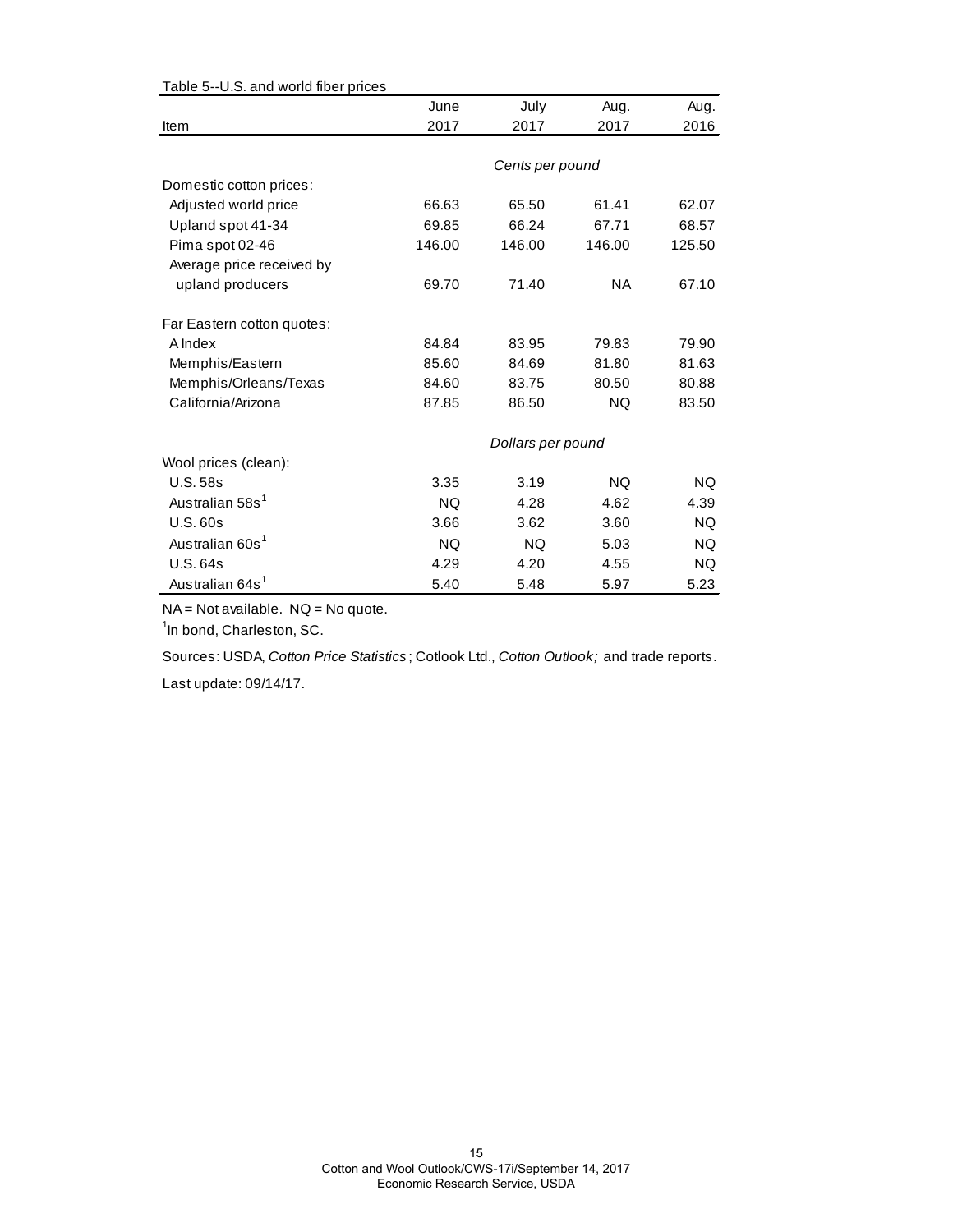| Table 6--U.S. textile imports, by fiber | May       | June         | July      | July      |
|-----------------------------------------|-----------|--------------|-----------|-----------|
| Item                                    | 2017      | 2017         | 2017      | 2016      |
|                                         |           |              |           |           |
|                                         |           | 1,000 pounds |           |           |
| Yarn, thread, and fabric:               | 290,433   | 284,244      | 273,806   | 287,092   |
| Cotton                                  | 59,795    | 60,419       | 58,302    | 61,405    |
| Linen                                   | 21,767    | 19,500       | 17,526    | 19,065    |
| Wool                                    | 4,177     | 4,068        | 3,952     | 3,484     |
| Silk                                    | 687       | 649          | 777       | 670       |
| Synthetic                               | 204,005   | 199,609      | 193,249   | 202,468   |
| Apparel:                                | 902,073   | 962,198      | 1,137,920 | 1,135,412 |
| Cotton                                  | 476,713   | 502,248      | 576,625   | 579,542   |
| Linen                                   | 7,870     | 6,721        | 6,958     | 7,418     |
| Wool                                    | 19,639    | 21,821       | 32,286    | 34,529    |
| Silk                                    | 8,062     | 7,200        | 7,648     | 7,648     |
| Synthetic                               | 389,789   | 424,207      | 514,403   | 506,274   |
|                                         |           |              |           |           |
| Home furnishings:                       | 295,331   | 283,879      | 291,781   | 286,598   |
| Cotton                                  | 168,262   | 149,176      | 146,338   | 140,278   |
| Linen                                   | 1,308     | 1,460        | 1,480     | 1,101     |
| Wool                                    | 496       | 294          | 584       | 378       |
| Silk                                    | 168       | 271          | 215       | 196       |
| Synthetic                               | 125,097   | 132,678      | 143,165   | 144,645   |
| Floor coverings:                        | 98,944    | 93,410       | 94,167    | 88,656    |
| Cotton                                  | 11,726    | 11,019       | 11,139    | 10,163    |
| Linen                                   | 30,625    | 27,337       | 28,221    | 24,289    |
| Wool                                    | 12,016    | 11,533       | 10,306    | 11,498    |
| Silk                                    | 3,026     | 3,129        | 2,639     | 2,465     |
| Synthetic                               | 41,551    | 40,393       | 41,862    | 40,243    |
|                                         |           |              |           |           |
| Total imports: <sup>1</sup>             | 1,601,827 | 1,642,015    | 1,816,398 | 1,816,308 |
| Cotton                                  | 720,786   | 730,023      | 796,397   | 795,045   |
| Linen                                   | 63,147    | 56,305       | 55,381    | 52,885    |
| Wool                                    | 36,509    | 38,018       | 47,529    | 50,461    |
| Silk                                    | 11,944    | 11,248       | 11,283    | 10,979    |
| Synthetic                               | 769,441   | 806,420      | 905,807   | 906,938   |

 $Table 6-11$  S, textile imports, by fib

Note: Raw-fiber-equivalent pounds. Data for 2016 are revised.

<sup>1</sup>Includes headgear.

U.S. Census Bureau. Sources: USDA, Economic Research Service and U.S. Department of Commerce,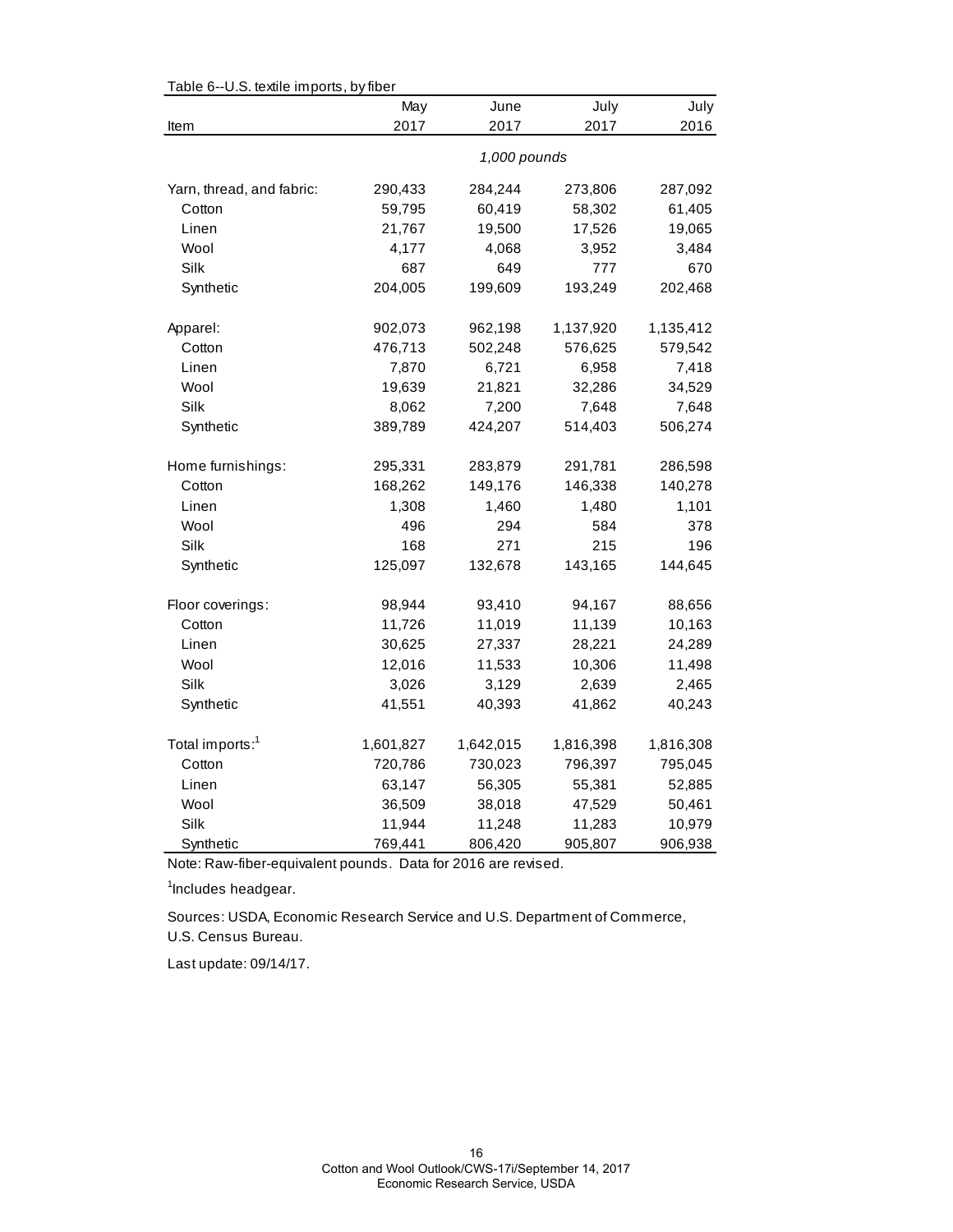| 2017<br>2017<br>2017<br>2016<br>Item<br>1,000 pounds<br>Yarn, thread, and fabric:<br>241,782<br>243,489<br>227,708<br>242,981<br>128,624<br>127,274<br>124,564<br>135,617<br>Cotton<br>Linen<br>6,520<br>6,565<br>5,654<br>5,944<br>Wool<br>2,739<br>2,875<br>2,133<br>2,637<br>Silk<br>925<br>1,150<br>1,334<br>1,013<br>102,749<br>Synthetic<br>105,441<br>94,431<br>97,771<br>25,443<br>Apparel:<br>25,748<br>30,039<br>27,899<br>11,292<br>13,193<br>12,410<br>11,292<br>Cotton<br>339<br>334<br>362<br>358<br>Linen<br>1,977<br>1,972<br>Wool<br>2,726<br>2,684<br>Silk<br>1,229<br>1,676<br>1,673<br>1,167<br>10,917<br>Synthetic<br>12,105<br>10,769<br>10,654<br>4,526<br>4,271<br>3,750<br>Home furnishings:<br>4,695<br>2,213<br>Cotton<br>2,074<br>2,401<br>1,830<br>131<br>116<br>147<br>Linen<br>140<br>Wool<br>83<br>69<br>78<br>81<br>Silk<br>82<br>87<br>73<br>101<br>1,901<br>1,591<br>Synthetic<br>2,017<br>2,027<br>Floor coverings:<br>27,163<br>25,348<br>24,607<br>23,844<br>2,248<br>2,179<br>2,247<br>1,961<br>Cotton<br>1,175<br>1,216<br>969<br>Linen<br>1,139<br>Wool<br>1,521<br>1,190<br>1,619<br>1,361<br>Silk<br>38<br>41<br>58<br>38<br>Synthetic<br>22,182<br>20,370<br>19,725<br>19,687<br>Total exports: <sup>1</sup><br>299,515<br>303,440<br>285,209<br>296,179<br>Cotton<br>144,477<br>144,817<br>141,729<br>150,767<br>7,361<br>Linen<br>8,172<br>8,195<br>7,423<br>Wool<br>6,330<br>6,268<br>7,299<br>5,886<br>Silk<br>2,499<br>3,138<br>2,730<br>2,318 | Table 7--U.S. textile exports, by fiber | May     | June    | July    | July    |
|-------------------------------------------------------------------------------------------------------------------------------------------------------------------------------------------------------------------------------------------------------------------------------------------------------------------------------------------------------------------------------------------------------------------------------------------------------------------------------------------------------------------------------------------------------------------------------------------------------------------------------------------------------------------------------------------------------------------------------------------------------------------------------------------------------------------------------------------------------------------------------------------------------------------------------------------------------------------------------------------------------------------------------------------------------------------------------------------------------------------------------------------------------------------------------------------------------------------------------------------------------------------------------------------------------------------------------------------------------------------------------------------------------------------------------------------------------------------------------------------------|-----------------------------------------|---------|---------|---------|---------|
|                                                                                                                                                                                                                                                                                                                                                                                                                                                                                                                                                                                                                                                                                                                                                                                                                                                                                                                                                                                                                                                                                                                                                                                                                                                                                                                                                                                                                                                                                                 |                                         |         |         |         |         |
|                                                                                                                                                                                                                                                                                                                                                                                                                                                                                                                                                                                                                                                                                                                                                                                                                                                                                                                                                                                                                                                                                                                                                                                                                                                                                                                                                                                                                                                                                                 |                                         |         |         |         |         |
|                                                                                                                                                                                                                                                                                                                                                                                                                                                                                                                                                                                                                                                                                                                                                                                                                                                                                                                                                                                                                                                                                                                                                                                                                                                                                                                                                                                                                                                                                                 |                                         |         |         |         |         |
|                                                                                                                                                                                                                                                                                                                                                                                                                                                                                                                                                                                                                                                                                                                                                                                                                                                                                                                                                                                                                                                                                                                                                                                                                                                                                                                                                                                                                                                                                                 |                                         |         |         |         |         |
|                                                                                                                                                                                                                                                                                                                                                                                                                                                                                                                                                                                                                                                                                                                                                                                                                                                                                                                                                                                                                                                                                                                                                                                                                                                                                                                                                                                                                                                                                                 |                                         |         |         |         |         |
|                                                                                                                                                                                                                                                                                                                                                                                                                                                                                                                                                                                                                                                                                                                                                                                                                                                                                                                                                                                                                                                                                                                                                                                                                                                                                                                                                                                                                                                                                                 |                                         |         |         |         |         |
|                                                                                                                                                                                                                                                                                                                                                                                                                                                                                                                                                                                                                                                                                                                                                                                                                                                                                                                                                                                                                                                                                                                                                                                                                                                                                                                                                                                                                                                                                                 |                                         |         |         |         |         |
|                                                                                                                                                                                                                                                                                                                                                                                                                                                                                                                                                                                                                                                                                                                                                                                                                                                                                                                                                                                                                                                                                                                                                                                                                                                                                                                                                                                                                                                                                                 |                                         |         |         |         |         |
|                                                                                                                                                                                                                                                                                                                                                                                                                                                                                                                                                                                                                                                                                                                                                                                                                                                                                                                                                                                                                                                                                                                                                                                                                                                                                                                                                                                                                                                                                                 |                                         |         |         |         |         |
|                                                                                                                                                                                                                                                                                                                                                                                                                                                                                                                                                                                                                                                                                                                                                                                                                                                                                                                                                                                                                                                                                                                                                                                                                                                                                                                                                                                                                                                                                                 |                                         |         |         |         |         |
|                                                                                                                                                                                                                                                                                                                                                                                                                                                                                                                                                                                                                                                                                                                                                                                                                                                                                                                                                                                                                                                                                                                                                                                                                                                                                                                                                                                                                                                                                                 |                                         |         |         |         |         |
|                                                                                                                                                                                                                                                                                                                                                                                                                                                                                                                                                                                                                                                                                                                                                                                                                                                                                                                                                                                                                                                                                                                                                                                                                                                                                                                                                                                                                                                                                                 |                                         |         |         |         |         |
|                                                                                                                                                                                                                                                                                                                                                                                                                                                                                                                                                                                                                                                                                                                                                                                                                                                                                                                                                                                                                                                                                                                                                                                                                                                                                                                                                                                                                                                                                                 |                                         |         |         |         |         |
|                                                                                                                                                                                                                                                                                                                                                                                                                                                                                                                                                                                                                                                                                                                                                                                                                                                                                                                                                                                                                                                                                                                                                                                                                                                                                                                                                                                                                                                                                                 |                                         |         |         |         |         |
|                                                                                                                                                                                                                                                                                                                                                                                                                                                                                                                                                                                                                                                                                                                                                                                                                                                                                                                                                                                                                                                                                                                                                                                                                                                                                                                                                                                                                                                                                                 |                                         |         |         |         |         |
|                                                                                                                                                                                                                                                                                                                                                                                                                                                                                                                                                                                                                                                                                                                                                                                                                                                                                                                                                                                                                                                                                                                                                                                                                                                                                                                                                                                                                                                                                                 |                                         |         |         |         |         |
|                                                                                                                                                                                                                                                                                                                                                                                                                                                                                                                                                                                                                                                                                                                                                                                                                                                                                                                                                                                                                                                                                                                                                                                                                                                                                                                                                                                                                                                                                                 |                                         |         |         |         |         |
|                                                                                                                                                                                                                                                                                                                                                                                                                                                                                                                                                                                                                                                                                                                                                                                                                                                                                                                                                                                                                                                                                                                                                                                                                                                                                                                                                                                                                                                                                                 |                                         |         |         |         |         |
|                                                                                                                                                                                                                                                                                                                                                                                                                                                                                                                                                                                                                                                                                                                                                                                                                                                                                                                                                                                                                                                                                                                                                                                                                                                                                                                                                                                                                                                                                                 |                                         |         |         |         |         |
|                                                                                                                                                                                                                                                                                                                                                                                                                                                                                                                                                                                                                                                                                                                                                                                                                                                                                                                                                                                                                                                                                                                                                                                                                                                                                                                                                                                                                                                                                                 |                                         |         |         |         |         |
|                                                                                                                                                                                                                                                                                                                                                                                                                                                                                                                                                                                                                                                                                                                                                                                                                                                                                                                                                                                                                                                                                                                                                                                                                                                                                                                                                                                                                                                                                                 |                                         |         |         |         |         |
|                                                                                                                                                                                                                                                                                                                                                                                                                                                                                                                                                                                                                                                                                                                                                                                                                                                                                                                                                                                                                                                                                                                                                                                                                                                                                                                                                                                                                                                                                                 |                                         |         |         |         |         |
|                                                                                                                                                                                                                                                                                                                                                                                                                                                                                                                                                                                                                                                                                                                                                                                                                                                                                                                                                                                                                                                                                                                                                                                                                                                                                                                                                                                                                                                                                                 |                                         |         |         |         |         |
|                                                                                                                                                                                                                                                                                                                                                                                                                                                                                                                                                                                                                                                                                                                                                                                                                                                                                                                                                                                                                                                                                                                                                                                                                                                                                                                                                                                                                                                                                                 |                                         |         |         |         |         |
|                                                                                                                                                                                                                                                                                                                                                                                                                                                                                                                                                                                                                                                                                                                                                                                                                                                                                                                                                                                                                                                                                                                                                                                                                                                                                                                                                                                                                                                                                                 |                                         |         |         |         |         |
|                                                                                                                                                                                                                                                                                                                                                                                                                                                                                                                                                                                                                                                                                                                                                                                                                                                                                                                                                                                                                                                                                                                                                                                                                                                                                                                                                                                                                                                                                                 |                                         |         |         |         |         |
|                                                                                                                                                                                                                                                                                                                                                                                                                                                                                                                                                                                                                                                                                                                                                                                                                                                                                                                                                                                                                                                                                                                                                                                                                                                                                                                                                                                                                                                                                                 |                                         |         |         |         |         |
|                                                                                                                                                                                                                                                                                                                                                                                                                                                                                                                                                                                                                                                                                                                                                                                                                                                                                                                                                                                                                                                                                                                                                                                                                                                                                                                                                                                                                                                                                                 |                                         |         |         |         |         |
|                                                                                                                                                                                                                                                                                                                                                                                                                                                                                                                                                                                                                                                                                                                                                                                                                                                                                                                                                                                                                                                                                                                                                                                                                                                                                                                                                                                                                                                                                                 |                                         |         |         |         |         |
|                                                                                                                                                                                                                                                                                                                                                                                                                                                                                                                                                                                                                                                                                                                                                                                                                                                                                                                                                                                                                                                                                                                                                                                                                                                                                                                                                                                                                                                                                                 |                                         |         |         |         |         |
|                                                                                                                                                                                                                                                                                                                                                                                                                                                                                                                                                                                                                                                                                                                                                                                                                                                                                                                                                                                                                                                                                                                                                                                                                                                                                                                                                                                                                                                                                                 |                                         |         |         |         |         |
|                                                                                                                                                                                                                                                                                                                                                                                                                                                                                                                                                                                                                                                                                                                                                                                                                                                                                                                                                                                                                                                                                                                                                                                                                                                                                                                                                                                                                                                                                                 |                                         |         |         |         |         |
|                                                                                                                                                                                                                                                                                                                                                                                                                                                                                                                                                                                                                                                                                                                                                                                                                                                                                                                                                                                                                                                                                                                                                                                                                                                                                                                                                                                                                                                                                                 |                                         |         |         |         |         |
|                                                                                                                                                                                                                                                                                                                                                                                                                                                                                                                                                                                                                                                                                                                                                                                                                                                                                                                                                                                                                                                                                                                                                                                                                                                                                                                                                                                                                                                                                                 | Synthetic                               | 138,037 | 139,991 | 127,122 | 129,785 |

 $Table 7-ILC$  textile experts, by fib

Note: Raw-fiber-equivalent pounds. Data for 2016 are revised.

<sup>1</sup>Includes headgear.

U.S. Census Bureau. Sources: USDA, Economic Research Service and U.S. Department of Commerce,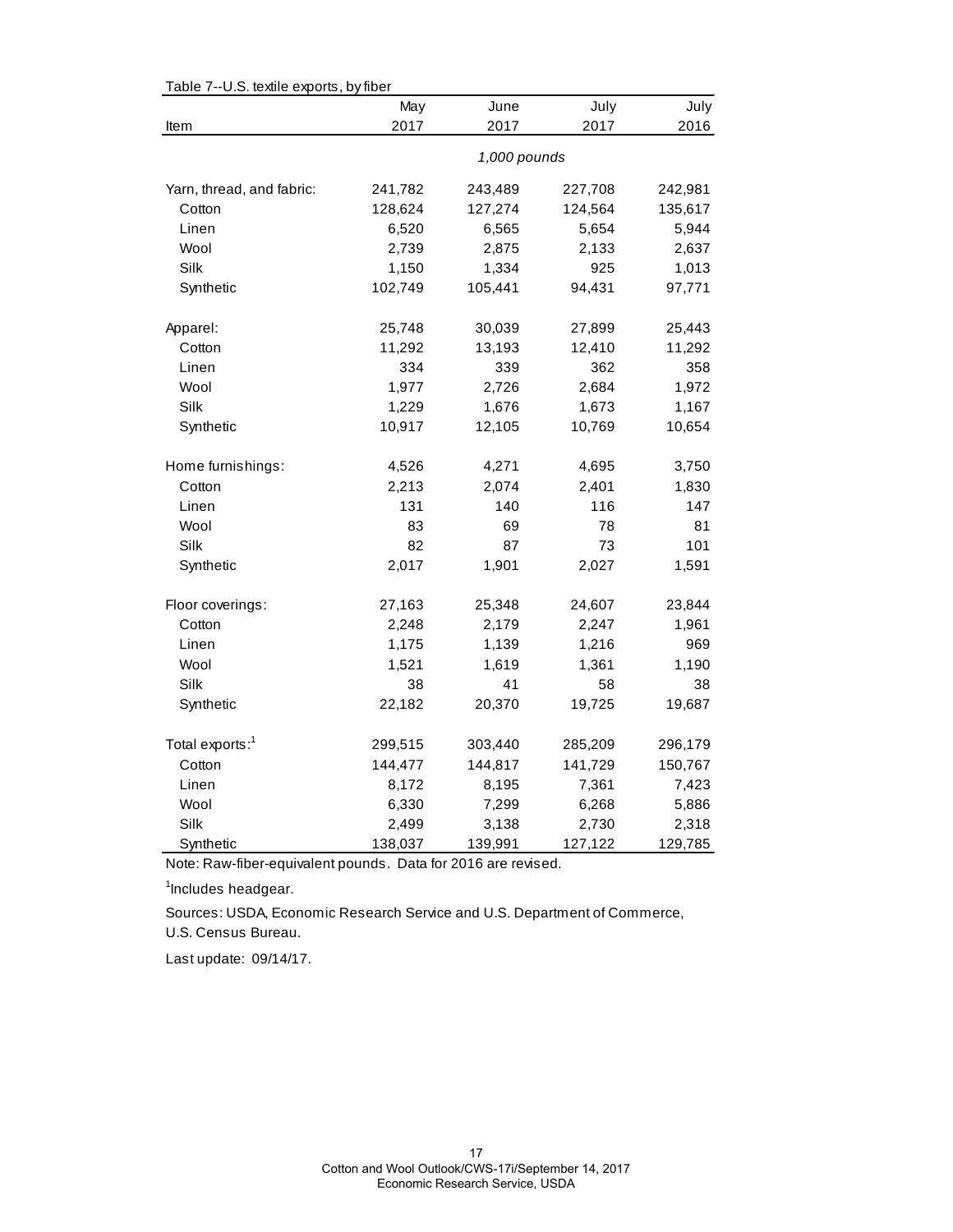| Table 8--U.S. cotton textile imports, by origin |              |         |         |         |  |
|-------------------------------------------------|--------------|---------|---------|---------|--|
|                                                 | May          | June    | July    | July    |  |
| Region/country                                  | 2017         | 2017    | 2017    | 2016    |  |
|                                                 | 1,000 pounds |         |         |         |  |
| North America                                   | 144,030      | 131,122 | 133,642 | 139,725 |  |
| Canada                                          | 2,757        | 2,529   | 2,795   | 2,832   |  |
| Dominican Republic                              | 9,686        | 7,007   | 7,821   | 7,625   |  |
| El Salvador                                     | 19,080       | 16,680  | 19,019  | 22,937  |  |
| Guatemala                                       | 7,306        | 7,222   | 6,324   | 7,460   |  |
| Haiti                                           | 12,007       | 8,684   | 9,348   | 10,429  |  |
| Honduras                                        | 34,167       | 29,794  | 29,630  | 34,730  |  |
| Mexico                                          | 39,682       | 41,794  | 39,264  | 37,884  |  |
| Nicaragua                                       | 19,263       | 17,340  | 19,393  | 15,809  |  |
| South America                                   | 3,871        | 4,305   | 3,751   | 3,981   |  |
| Colombia                                        | 1,503        | 1,898   | 1,430   | 1,640   |  |
| Peru                                            | 1,992        | 2,075   | 2,036   | 2,015   |  |
| Europe                                          | 15,751       | 15,228  | 19,302  | 16,053  |  |
| Germany                                         | 1,311        | 1,531   | 1,329   | 1,069   |  |
| Italy                                           | 1,598        | 1,581   | 1,536   | 1,583   |  |
| Portugal                                        | 1,482        | 1,501   | 1,810   | 1,947   |  |
| Turkey                                          | 7,861        | 7,250   | 11,321  | 8,109   |  |
| Asia                                            | 540,776      | 565,464 | 626,098 | 621,819 |  |
| <b>Bahrain</b>                                  | 1,320        | 1,492   | 1,428   | 1,499   |  |
| Bangladesh                                      | 50,972       | 57,142  | 61,098  | 61,014  |  |
| Cambodia                                        | 11,553       | 12,857  | 18,412  | 16,406  |  |
| China                                           | 219,182      | 246,271 | 273,609 | 284,675 |  |
| Hong Kong                                       | 736          | 1,059   | 1,006   | 1,127   |  |
| India                                           | 88,534       | 80,162  | 78,633  | 75,473  |  |
| Indonesia                                       | 20,635       | 21,823  | 23,921  | 26,761  |  |
| Israel                                          | 445          | 652     | 447     | 540     |  |
| Japan                                           | 1,362        | 1,466   | 1,273   | 1,231   |  |
| Jordan                                          | 3,682        | 4,230   | 3,586   | 4,157   |  |
| Malaysia                                        | 2,743        | 2,140   | 3,160   | 2,752   |  |
| Pakistan                                        | 63,465       | 57,555  | 64,467  | 58,517  |  |
| Philippines                                     | 2,985        | 3,351   | 2,719   | 3,903   |  |
| South Korea                                     | 5,202        | 6,216   | 5,277   | 6,527   |  |
| Sri Lanka                                       | 6,074        | 6,329   | 8,108   | 7,629   |  |
| Taiwan                                          | 1,837        | 1,796   | 1,814   | 1,879   |  |
| Thailand                                        | 3,875        | 4,058   | 5,287   | 5,152   |  |
| Vietnam                                         | 54,878       | 55,793  | 70,695  | 61,711  |  |
| Oceania                                         | 41           | 37      | 45      | 39      |  |
| Africa                                          | 16,317       | 13,867  | 13,558  | 13,428  |  |
| Egypt                                           | 7,285        | 7,116   | 6,315   | 5,685   |  |
| Kenya                                           | 2,545        | 1,795   | 1,784   | 2,210   |  |
| Lesotho                                         | 2,992        | 2,083   | 2,414   | 2,515   |  |
| Mauritius                                       | 630          | 621     | 937     | 1,054   |  |
| World <sup>1</sup>                              | 720,786      | 730,023 | 796,397 | 795,045 |  |

Table 8--U.S. cotton textile imports, by origin

Note: Raw-fiber-equivalent pounds. Data for 2016 are revised.

<sup>1</sup>Regional totals may not sum to world totals due to rounding.

Sources: USDA, Economic Research Service and U.S. Department of Commerce,

U.S. Census Bureau.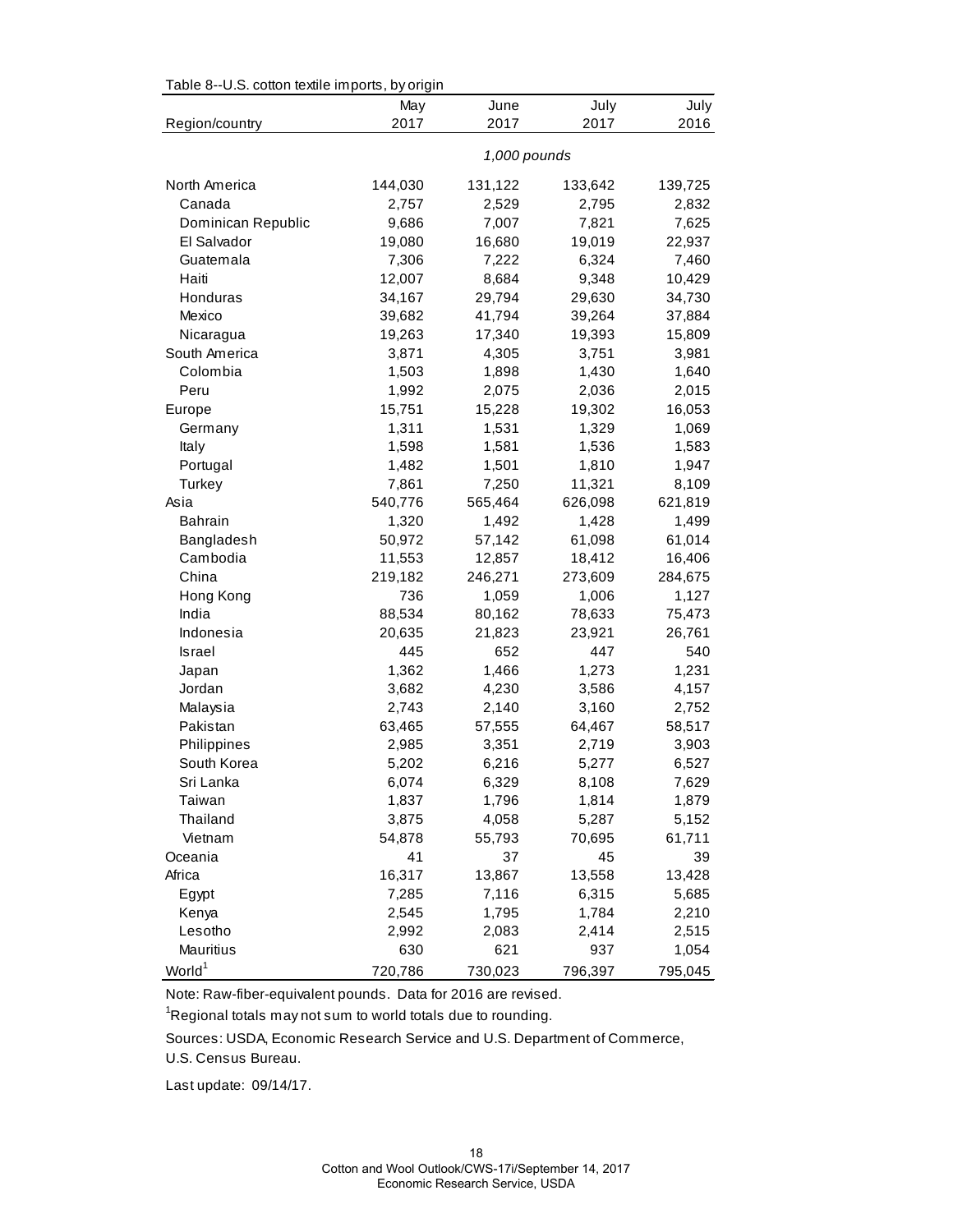|                      | May          | June    | July    | July    |  |
|----------------------|--------------|---------|---------|---------|--|
| Region/country       | 2017         | 2017    | 2017    | 2016    |  |
|                      | 1,000 pounds |         |         |         |  |
| North America        | 119,601      | 122,293 | 121,474 | 128,648 |  |
| <b>Bahamas</b>       | 205          | 215     | 248     | 160     |  |
| Canada               | 9,751        | 10,441  | 9,873   | 9,017   |  |
| Costa Rica           | 125          | 274     | 139     | 278     |  |
| Dominican Republic   | 18,620       | 15,728  | 19,479  | 19,179  |  |
| El Salvador          | 2,850        | 4,939   | 7,552   | 2,825   |  |
| Guatemala            | 1,543        | 2,125   | 2,107   | 3,192   |  |
| Haiti                | 686          | 757     | 824     | 825     |  |
| Honduras             | 60,240       | 62,459  | 57,044  | 68,903  |  |
| Mexico               | 22,058       | 21,719  | 19,934  | 20,646  |  |
| Nicaragua            | 2,829        | 2,798   | 3,545   | 3,000   |  |
| Panama               | 281          | 365     | 278     | 194     |  |
| South America        | 5,276        | 4,502   | 3,712   | 3,609   |  |
| Brazil               | 323          | 433     | 354     | 257     |  |
| Chile                | 197          | 160     | 205     | 185     |  |
| Colombia             | 3,558        | 2,411   | 1,480   | 2,607   |  |
| Peru                 | 902          | 1,130   | 1,413   | 351     |  |
| Europe               | 2,635        | 3,092   | 2,794   | 2,377   |  |
| Belgium              | 144          | 300     | 236     | 211     |  |
| France               | 127          | 90      | 96      | 86      |  |
| Germany              | 515          | 542     | 477     | 315     |  |
| Italy                | 248          | 184     | 325     | 236     |  |
| Netherlands          | 195          | 204     | 248     | 292     |  |
| Spain                | 75           | 56      | 50      | 64      |  |
| Switzerland          | 48           | 123     | 158     | 38      |  |
| United Kingdom       | 790          | 805     | 748     | 663     |  |
| Asia                 | 12,261       | 10,593  | 10,877  | 13,047  |  |
| China                | 7,942        | 6,204   | 6,552   | 9,230   |  |
| Hong Kong            | 385          | 515     | 467     | 388     |  |
| India                | 236          | 231     | 136     | 175     |  |
| <b>Israel</b>        | 127          | 72      | 138     | 142     |  |
| Japan                | 602          | 769     | 993     | 990     |  |
| Saudi Arabia         | 97           | 70      | 76      | 101     |  |
| Singapore            | 158          | 170     | 184     | 92      |  |
| South Korea          | 635          | 501     | 395     | 439     |  |
| Taiwan               | 240          | 79      | 129     | 112     |  |
| United Arab Emirates | 440          | 468     | 328     | 283     |  |
| Vietnam              | 306          | 598     | 836     | 502     |  |
| Oceania              | 575          | 551     | 450     | 584     |  |
| Australia            | 405          | 412     | 305     | 450     |  |
| Africa               | 4,130        | 3,786   | 2,423   | 2,501   |  |
| Morocco              | 3,857        | 3,395   | 2,106   | 2,332   |  |
| World <sup>1</sup>   | 144,477      | 144,817 | 141,729 | 150,767 |  |

Table 9--U.S. cotton textile exports, by destination

Note: Raw-fiber-equivalent pounds. Data for 2016 are revised.

 $\mathrm{{}^1}$ Regional totals may not sum to world totals due to rounding.

Sources: USDA, Economic Research Service and U.S. Department of Commerce,

U.S. Census Bureau.